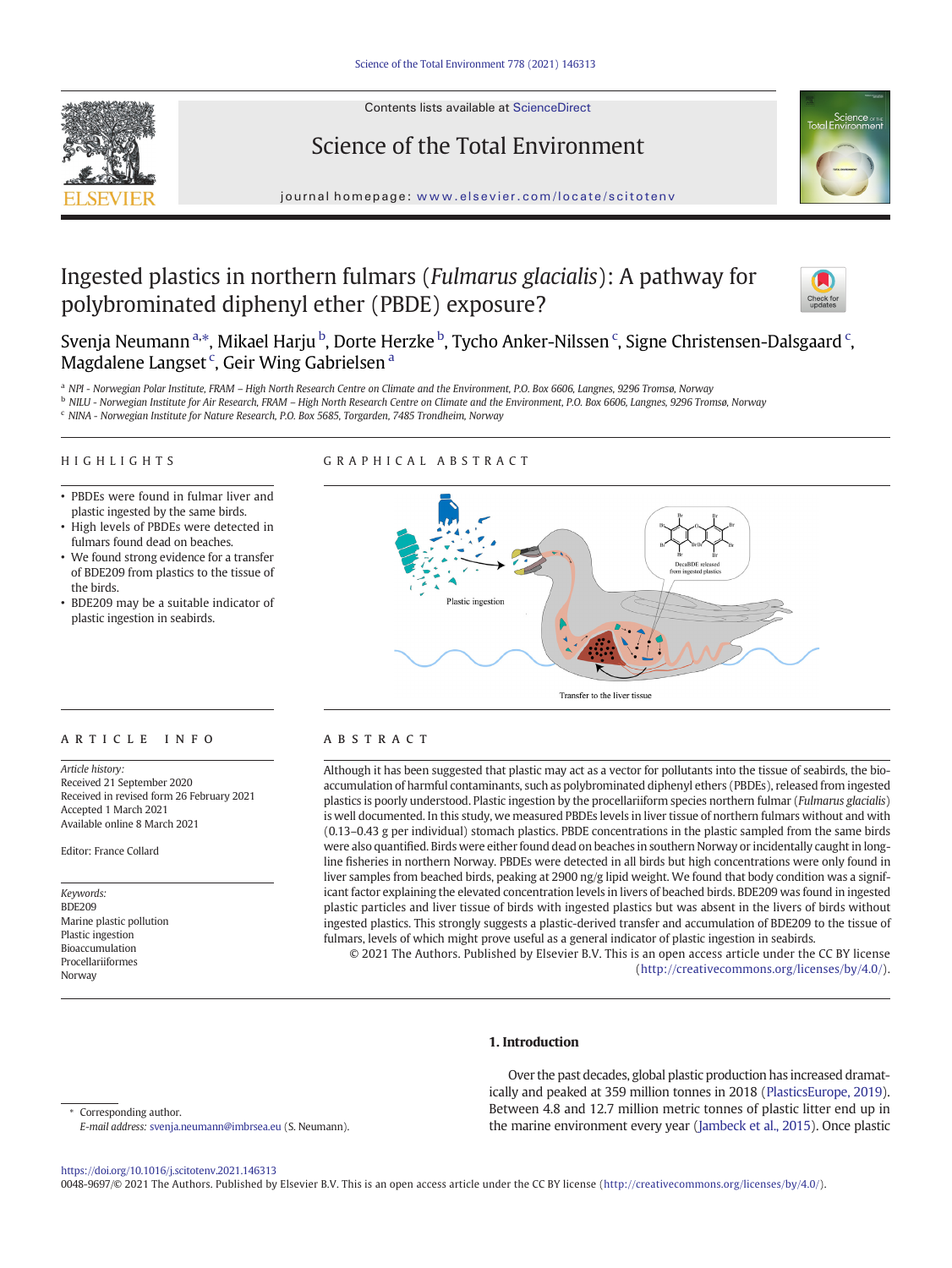litter has entered the ocean, it typically breaks down into smaller fragments due to a variety of different processes including weathering effects such as UV radiation ([Andrady, 2015](#page-8-0)). The accumulation of plastic litter has been reported over a wide range of latitudes and ecosystems [\(Lusher et al., 2015;](#page-9-0) [Cózar et al., 2017;](#page-8-0) [Lacerda et al., 2019](#page-9-0)) highlighting marine plastic pollution as a global phenomenon.

Plastics have been found in a variety of different marine taxa including most trophic levels (e.g. [Besseling et al., 2015;](#page-8-0) [Desforges et al.,](#page-8-0) [2015](#page-8-0)). Plastic ingestion by seabirds has been reported across the globe and [Wilcox et al. \(2015\)](#page-10-0) estimated that about half of the world's seabird species contain plastics in their stomachs.

Procellariiform seabirds (albatrosses, petrels, and shearwaters) are particularly vulnerable to ingest plastics due to their unselective surface-feeding behaviour ([Azzarello and Van Vleet, 1987](#page-8-0); [Moser](#page-9-0) [and Lee, 1992;](#page-9-0) [Tourinho et al., 2010\)](#page-10-0) which makes them more likely than diving species to ingest plastics that float on the sea surface ([Provencher et al., 2014;](#page-9-0) [Poon et al., 2017](#page-9-0)). In addition, the structure of the digestive system of fulmarine petrels, such as the northern fulmar (Fulmarus glacialis, hereafter referred to as fulmar), might be another key factor affecting their levels of contained plastics ([Furness,](#page-9-0) [1985](#page-9-0); [Azzarello and Van Vleet, 1987\)](#page-8-0). A narrowing between the proventricular and the gizzard does not allow regurgitation of the whole stomach content ([Furness, 1985](#page-9-0); [Van Franeker et al., 2011](#page-10-0); [van Franeker and Law, 2015](#page-9-0)) and hence, fulmars are likely to retain plastic items in their stomachs. They can, however, unintentionally spit out ingested plastics when for example feeding their chicks or when threatened by predators ([van Franeker and Law, 2015\)](#page-9-0).

In the northern hemisphere, fulmars are typically recorded with much higher amounts of ingested plastics than most other species ([Van Franeker et al., 2011](#page-10-0); [Trevail et al., 2015;](#page-10-0) [Acampora et al., 2016\)](#page-8-0) which makes this species particularly suitable for biomonitoring trends in marine plastic pollution in these waters ([Van Franeker et al., 2011](#page-10-0); [Avery-Gomm et al., 2018](#page-8-0)). In addition to their likelihood to ingest plastic items [\(Van Franeker and Meijboom, 2002;](#page-10-0) [Van Franeker et al., 2011\)](#page-10-0), fulmars are well-suited as large-scale marine biomonitors since they only obtain marine prey items and have wide migration ranges across the Barents Sea, the Greenland Sea, and the Labrador Sea ([Falk and](#page-8-0) [Møller, 1995](#page-8-0); [Weimerskirch et al., 2001;](#page-10-0) [SEATRACK, 2020\)](#page-9-0).

Therefore, the fulmar has been chosen as an indicator species for marine plastic pollution within Europe by the Oslo-Paris Convention (OSPAR). As an Ecological quality objective (EcoQO), it was set as an acceptable target that less than 10% of the fulmars found dead on beaches should have more than 0.1 g plastic particles in the stomach ([OSPAR](#page-9-0) [Commission, 2008](#page-9-0)). In most areas, and especially around the North Sea, this proportion is found to be much higher [\(van Franeker and the](#page-9-0) [SNS Fulmar Study Group, 2011\)](#page-9-0) and 42% of the beached fulmars found in southern Norway exceed the EcoQO threshold ([van Franeker and](#page-9-0) [the SNS Fulmar Study Group, 2011\)](#page-9-0). Even 35% of the otherwise seemingly healthy fulmars incidentally taken as fisheries bycatch in northern Norway contained more than 0.1 g plastic in their stomachs [\(Herzke](#page-9-0) [et al., 2016\)](#page-9-0).

Ingested plastics may pose a risk to seabirds by their potential to cause physical harm, such as internal wounds or blockage of digestive organs [\(Gregory, 2009](#page-9-0)). In recent years, there is also a growing concern about the accumulation of toxic chemicals released from ingested plastics. A variety of organic pollutants of environmental concern have been detected in blood, feathers, and different tissues of seabirds including fulmars (e.g., [Verreault et al., 2005](#page-10-0); [Helgason et al., 2008](#page-9-0); [Braune et al.,](#page-8-0) [2010](#page-8-0)). Persistent organic pollutants (POPs) can sorb to plastics from the surrounding waters due to their hydrophobic character ([Teuten](#page-10-0) [et al., 2009;](#page-10-0) [Hirai et al., 2011;](#page-9-0) [Rochman, 2015;](#page-9-0) [De Frond et al., 2019\)](#page-8-0). Therefore, ingested plastics may increase the exposure of seabirds to POPs [\(Teuten et al., 2007\)](#page-10-0).

An even larger concern arises from additives, including brominated flame retardants, such as polybrominated diphenyl ethers (PBDEs), that are compounded into plastic items ([Schlabach et al., 2011\)](#page-9-0) but can leach out of the polymer matrix and accumulate in the tissue of seabirds (e.g., [Teuten et al., 2009;](#page-10-0) [Tanaka et al., 2013;](#page-10-0) [Herzke et al., 2016](#page-9-0)). A plastic-tissue transfer of higher-brominated PBDEs has been observed in field studies for several procellariiform species including shorttailed shearwaters (Puffinus tenuirostris) (e.g., [Tanaka et al., 2013](#page-10-0); [Tanaka et al., 2015;](#page-10-0) [Tanaka, 2017;](#page-10-0) [Tanaka et al., 2020\)](#page-10-0). Similarly, in vivo experiments in streaked shearwater (Calonectris leucomelas) chicks indicated a plastic-mediated accumulation of various additives, including BDE209, to the tissues of the birds ([Tanaka et al., 2020\)](#page-10-0). BDE209 has also been detected in ingested plastics samples of fulmars from the Faroe Islands [\(Tanaka et al., 2019\)](#page-10-0). However, in fulmars from the Norwegian coast, a plastic-derived accumulation of higherbrominated PBDEs was observed more sporadically in one of 30 birds and a bioaccumulation model suggested that the PBDE exposure from ingested plastics is negligible [\(Herzke et al., 2016](#page-9-0)).

Polybrominated diphenyl ethers (PBDEs) are a class of flame retardants which are added as flame retardants to a wide range of products including textiles, electronics, plastics, and polyurethane foams at concentrations ranging between 5 and 30% [\(Darnerud et al., 2001](#page-8-0)). PBDEs have historically been produced in three major commercially used mixtures, i.e., pentaBDE, octaBDE, and decaBDE ([Chen and Hale, 2010](#page-8-0)). Over the past decades, PBDEs have become a widespread pollutant across the globe, which has led to a growing concern about their toxicological impacts on biota, including birds (e.g., [McKernan et al., 2009](#page-9-0); [Verboven](#page-10-0) [et al., 2009;](#page-10-0) [Sullivan et al., 2013](#page-10-0)). During energy-demanding periods, such as starvation, birds are at higher risk of potential negative effects of PBDEs, because fat depots are metabolised and lipophilic compounds are relocated leading to higher contaminant concentrations (e.g., [Malcolm et al., 2003;](#page-9-0) [Colabuono et al., 2012\)](#page-8-0). This is further corroborated by reports of high concentrations of contaminants in tissues of birds in poor physical condition [\(Sagerup et al., 2009](#page-9-0); [Colabuono et al., 2012\)](#page-8-0).

On this background, the present study was designed to measure PBDE concentrations in the liver of fulmars with and without ingested plastics, and the corresponding levels of PBDEs in samples of the ingested plastics from the same birds. The main aim was 1) to compare PBDE patterns to confirm if ingested plastics may act as a vector for PBDE uptake in the tissue of fulmars. Based on the previous research investigating the relationship of ingested plastics and PBDE tissue concentrations in procellariiform species ([Herzke et al., 2016](#page-9-0); [Tanaka et al.,](#page-10-0) [2013](#page-10-0); [Tanaka et al., 2015;](#page-10-0) [Tanaka et al., 2020\)](#page-10-0), we expect (i) to find a plastic-mediated transfer of higher-brominated PBDEs, presumably BDE209, to the tissue of the birds. We also 2) compare the PBDE concentrations in the tissue of birds found dead (beached) and seemingly healthy (bycatch) birds to evaluate if beached birds may be suitable for identifying trends in the accumulation of additives in the tissue of fulmars. We hypothesize that (ii) fulmars in poorer body condition have higher liver PBDE concentrations compared to healthy birds ([Sagerup et al., 2009](#page-9-0); [Colabuono et al., 2012](#page-8-0); [Cipro et al., 2013\)](#page-8-0). Finally, we 3) compare mass, number and polymer type of ingested plastics, found in beached and bycatch birds, to identify differences in plastic accumulation levels and characteristics among the groups, which could potentially explain the occurrence of BDE209 (if observed).

### 2. Materials and methods

#### 2.1. Fulmar sampling and autopsy procedures

As an à priori selection criterion, the study birds were selected from larger collections of fulmars on the basis of individual stomach plastic content, aiming to compare those exceeding the OSPAR EcoQO threshold  $(>0.1$  g of plastics in the stomach) with those containing virtually no visible plastics [\(Table 1\)](#page-2-0). Ten of the birds had been taken as incidental bycatch in longline fisheries in Træna, Vesterålen, and Porsangerfjorden, northern Norway, whereas five birds were found dead on beaches in Rogaland, southern Norway. Maps of the sampling areas are provided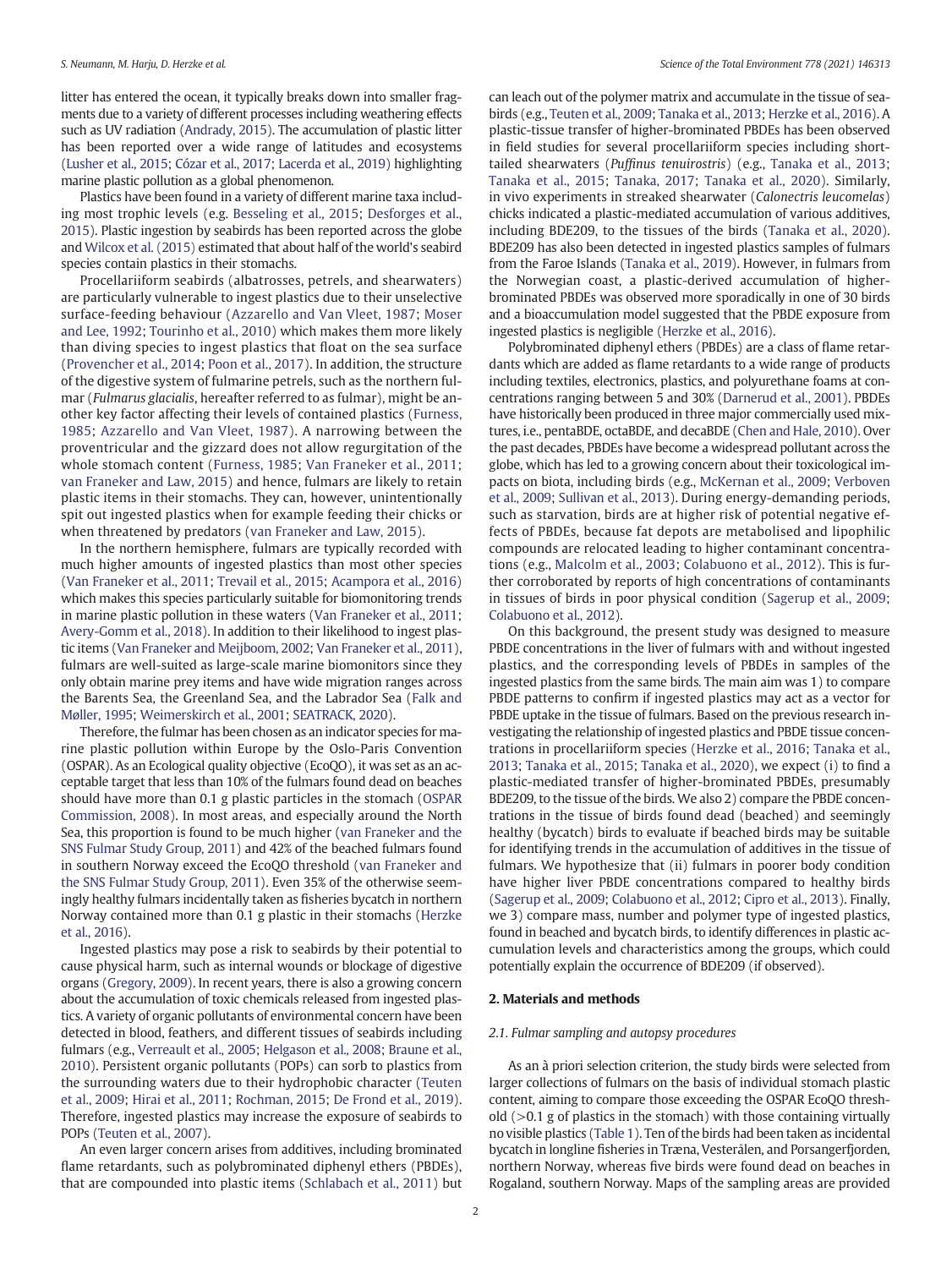#### <span id="page-2-0"></span>Table 1

Method, location, date, and mass of plastic pieces in the stomachs of northern fulmars (Fulmarus glacialis) (IDs Fulmar 1-15). Fulmar IDs 1-5 were bycatch birds with ingested plastics, fulmar IDs 6–10 were bycatch birds without ingested plastics, and fulmar IDs 11–15 were beached birds with ingested plastics.

| Sample ID           | Method  | Group | Location                          | Date             | Plastic $(g)$  |
|---------------------|---------|-------|-----------------------------------|------------------|----------------|
| Fulmar 1            | Bycatch |       | Northern Norway, Træna            | November 2015    | 0.2596         |
| Fulmar <sub>2</sub> | Bycatch |       | Northern Norway, Træna            | November 2015    | 0.2593         |
| Fulmar 3            | Bycatch |       | Northern Norway, Træna            | November 2015    | 0.2326         |
| Fulmar 4            | Bycatch |       | Northern Norway, Porsangerfjorden | September 2016   | 0.1783         |
| Fulmar 5            | Bycatch |       | Northern Norway, Porsangerfjorden | September 2016   | 0.1367         |
| Fulmar 6            | Bycatch |       | Northern Norway, Porsangerfjorden | September 2016   | 0.0017         |
| Fulmar <sub>7</sub> | Bycatch |       | Northern Norway, Porsangerfjorden | September 2016   | N <sub>0</sub> |
| Fulmar 8            | Bycatch |       | Northern Norway, Porsangerfjorden | September 2016   | N <sub>0</sub> |
| Fulmar 9            | Bycatch |       | Northern Norway, Porsangerfjorden | September 2016   | N <sub>0</sub> |
| Fulmar 10           | Bycatch |       | Northern Norway, Vesterålen       | <b>July 2016</b> | N <sub>0</sub> |
| Fulmar 11           | Beached |       | Southern Norway, Rogaland         | February 2016    | 0.4335         |
| Fulmar 12           | Beached |       | Southern Norway, Rogaland         | March 2016       | 0.3552         |
| Fulmar 13           | Beached |       | Southern Norway, Rogaland         | December 2013    | 0.2490         |
| Fulmar 14           | Beached |       | Southern Norway, Rogaland         | April 2016       | 0.2317         |
| Fulmar 15           | Beached |       | Southern Norway, Rogaland         | February 2016    | 0.1768         |

in the Supplementary Material (SM, Figs. S1 and S2). All carcasses were frozen and shipped to the Norwegian Institute for Nature Research (NINA) in Trondheim. The birds selected from the fisheries bycatch included five with 'high amounts' (0.13–0.25 g of plastics, 12–29 pieces of plastics, fulmar IDs 1–5) and five with 'low amounts' (0–0.001 g of plastics, 0–1 piece(s) of plastics, fulmar IDs 6–10) of ingested plastics, whereas the five found dead on beaches had all 'high amounts' of plastics (0.17–0.43 g of plastics, 3–28 pieces of plastics, fulmar IDs 11–15; Table 1).

The fulmars were examined and autopsied at NINA as part of the Norwegian seabird bycatch project and the OSPAR EcoQO monitoring, following international standardised procedures [\(Van Franeker, 2004\)](#page-10-0). The age and sex of each bird was determined but not further investigated (for full details of age and sex, see SM, Table S1). Body condition was examined by scoring the bird's subcutaneous and intestinal fat deposits and the state of its left pectoral muscle, all three on scale 0 (none/ very poor) – 3 (very good). These indices were then summed to give an overall body condition index for each bird, thus ranging from 0 to 9  $(0-1)$  = mortally emaciated, 2–3 = critically emaciated, 4–6 = moderate body condition, and  $7-9 =$  good body condition) ([Van Franeker,](#page-10-0) [2004](#page-10-0)). For details on the individual condition of the birds, the reader is referred to the SM. Liver tissue samples and whole stomachs including the proventriculus were collected, wrapped separately in aluminium foil, placed in a zip-lock bag, and stored at −18 °C until further analyses commenced.

# 2.2. Plastic accumulation

Ingested plastic particles were later extracted from each stomach following the protocol for monitoring plastic ingestion by northern fulmars [\(Van Franeker, 2004](#page-10-0)). Briefly, both the proventriculus and gizzard of each individual were washed in a sieve (mesh size 1 mm) and stomach content was separated into different groups including plastics, other waste (non-plastic), chemical waste, and remains of natural prey items. After drying overnight at 40 °C, plastic items were counted, weighed, and stored into plastic vials.

For polymer identification of the ingested plastic samples, the Fourier Transform Infrared Spectroscopy (FTIR) Analysis was performed at the Norwegian Institute of Air Research (NILU) in Tromsø using the infrared spectrometer Cary 630 with Diamond Attenuated total reflectance (ATR) sampling accessory (Agilent Technology, Santa Clara, US). Spectra were collected between 4000 and 650  $cm^{-1}$ , the resolution was set at 8  $\rm cm^{-1}$ , and 32 scans were collected when analysing the samples. Before and in between samples, the diamond crystal was cleaned with 2-propanol, and scans were collected to adjust for background noise. Plastic pieces with biofilm on the surface, which was masking the polymer spectra, were sliced, while pieces without biofilm were compressed as a whole on the crystal. Obtained sample spectra were first inspected manually and then compared to the ATR Demo reference library at NILU. Matches were ranked from zero to one (Hit Quality Index). Scores ≥0.7 were accepted if they were in accordance with the manual identification. If the automated polymer identification only scored a match below 0.7, the polymer was accepted, regardless of the quality score, if the characteristic polymer absorbance bands were identified manually ([Ask, 2019](#page-8-0)). 'PE pres.' was a grouping of spectra that only produced the double peak of PE. Spectra with too much background noise and no visually identifiable signature peaks were grouped as 'unidentifiable'.

To provide standardised baseline data on plastic ingestion by fulmars, the colours of plastic pieces were also identified after performing the FTIR [\(Provencher et al., 2017](#page-9-0); details are provided in the SM, Table S5).

# 2.3. Chemical analysis

The liver and stomach plastic samples from all birds were analysed individually for quantification of PBDEs. All samples were spiked with 20 μL of surrogate standard including <sup>13</sup>C labelled BDEs  $-28$ ,  $-47$ , −99, −153, −183, −197, −206, and −209 prior to extraction. All solvents (acetone, cyclohexane, dichloromethane, isooctane, and nhexane), solid chemicals (silica and sodium sulphate) as well as sulphuric acid applied were purchased from Merck KGaA, Darmstadt, Germany.

#### 2.3.1. Liver samples

Between 1 and 2 g of liver tissue was homogenised with 45 g of sodium sulphate (previously burnt at 600 °C for 8 h) and extracted three times with 40 mL, 30 mL, and 30 mL cyclohexane: acetone mixture (ratio 3:1) in an ultrasonic water bath. The extracts were combined and concentrated to 1–2 mL before the samples dried overnight uncapped for lipid determination. As a next step, lipids and biological compounds were removed using 95–98% sulphuric acid. After adding approximately 6 mL of sulphuric acid, mixtures were vortexed and placed at a dark spot for 30–60 min. Samples were then centrifuged (3 rpm, 10 min) and the sulphuric acid was extracted. This step was repeated until the sulphuric acid turned colourless. An additional clean-up step was carried out applying a column chromatography (glass column dimensions: 20 mm diameter ∗ 380 of length, equipped with a glass plug to regulate flow) packed with 5 ( $\pm$ 0.2) g of silica gel (particle size 0.63–0.2 mm, heated for 8 h at 600 °C) and 1 cm sodium sulphate. Samples were eluted by gravity flow using 30 mL of an n-hexane and dichloromethane (DCM) mixture (5% DCM). Prior to instrumental analysis, isotopic labelled PCB159 was added to all samples as an internal injection standard and the solvent was changed to isooctane.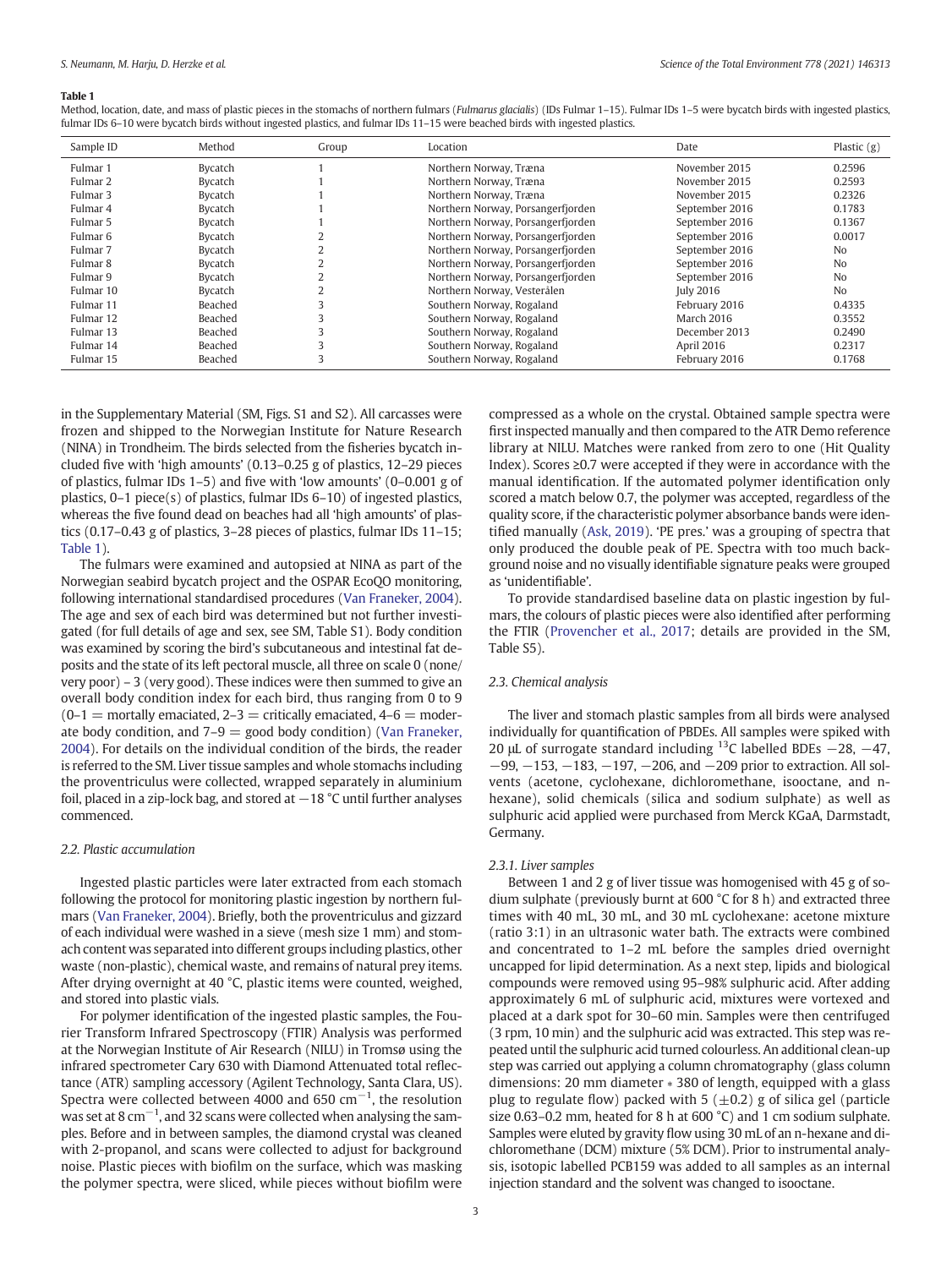# 2.3.2. Ingested plastic samples

PBDEs were extracted from plastic particles (0.001–0.43 g) three times using 2 mL (total extraction with 6 mL) cyclohexane and acetone mixture (ratio 50:50) in an ultrasonic bath following the method described by [Herzke et al. \(2016\)](#page-9-0). Extracts were combined, concentrated to 1 mL, and filtered before matrix removal. A gel permeation chromatography (GPC) system (Waters Cooperation, Milford, USA) with two clean-up columns (19 mm  $\times$  150 mm and 19 mm  $\times$  300 mm) containing 100-Å-pore size material with a particle size of 10 μm was applied to remove plastic polymer residues. The samples were transferred to the injection loop of the GPC system using a glass syringe with a 0.2 μm filter (Whatman Puradisc syringe filter, Sigma-Aldrich, St. Louis, USA). Columns were eluted with DCM as a mobile phase at 5 mL/min. The eluate was concentrated to 1–2 mL, followed by an acid clean-up with 95–98% sulphuric acid (performed using the same method as previously described for the liver samples). Prior to instrumental analysis, the internal injection standard was added to all samples and the solvent was changed to isooctane.

#### 2.4. Instrumental analysis

The analytical method in this study followed the procedure described by [Cooper et al. \(2018\)](#page-8-0) (with some modifications). The instrumental analysis was carried out at NILU, Tromsø. Liver and plastic samples were analysed for a suite of PBDEs (17, 28, 47, 49, 66, 71, 77, 85, 99, 100, 119, 126, 138, 153, 154, 156, 183, 184, 191, 196, 197, 202, 206, 207, and 209) (Wellington Laboratories, Ontario, Canada and CIL, Andover, U.S.A.). For analyte detection, gas chromatography with high-resolution accurate mass spectrometry (GC-HRAM) (TRACE 1310-Q ExactiveTM GC OrbitrapTM, Thermo Fisher Scientific, Waltham, Massachusetts, USA) was used. The GC-HRAM was equipped with a 15 m RTx 1614 MS column (0.25 μm id and 0.1 μm film thickness, Restek Corp, Bellefonte, PA, USA) and helium was used as a carrier gas at a flow rate of 1.6 mL/min.

#### 2.5. Quality assurance

All glassware was initially burnt at 450 °C for 8 h and rinsed with nhexane. For each sample, newly purchased equipment was used to avoid cross-contamination. Laboratory tools were rinsed in acetone and cyclohexane in an ultrasonic water bath. In addition, to avoid contamination by particles settling on surfaces, all sample handling was carried out in a clean cabinet (Bigneat Ltd. Contaminant Technology, Hampshire, UK, equipped with a chemcap filtration) or cleanroom only. Two laboratory blanks were run for a batch of ten liver samples and three procedural blanks were performed parallel with a set of plastic samples. In the blanks of the liver samples, all PBDEs were below the instrument detection limits (IDL). Most of the PBDEs in the blanks of the plastic samples were detected below IDL, except BDE47 and BDE209, which were found above IDL in two blank samples at levels of 0.05 ng/g and 0.33 ng/g, respectively. Therefore, the samples were blank corrected for these two compounds by subtracting the mass (ng) detected in the blanks. The analytical method was validated using standard reference material (SRM EDF 2524 Clean fish) purchased from Cerilliant Corporation (Analytical Reference Standards, Round Rock, USA). Two SRMs were analysed for every 10th liver sample. The relative standard deviations in the SRMs were averaging 6% for BDE47 and ranged between 4% and 16% on average for the other analysed PBDE congeners. The measured levels were within the range of the reference values. The limit of detection (LOD) was defined as the average value of the blank signal plus three times the corresponding standard deviation (SD) and the limit of quantification (LOQ) was calculated based on the average concentration of the blank signal plus ten times the SD. The LOD for PBDEs in the liver samples ranged between 0.02 and 1.55 ng/g lipid weight (lw) and 0.0001–0.015 ng/particle in the ingested plastic samples. In the liver and plastic samples, the average recoveries for the PBDE surrogate standards ranged between 36 and 80%, except BDE209 for which the average recovery was 19% in the liver and 25% in the plastic samples. Results with a recovery of <25% and <10% were removed for all PBDEs and BDE209, respectively. All concentrations are recovery corrected, compensated by the applied isotopic dilution methodology. For further details of standard deviations, LODs, and recoveries, the reader is referred to the SM.

# 2.6. Data analysis

PBDE concentrations are presented on lipid weight and particle number base for the liver and ingested plastic samples, respectively. However, the lipid content is provided in the SM to enable the conversion to wet weight concentrations if needed. Calculations and plots were performed using Microsoft Excel. Mean values of sumPBDE concentrations as well as mass and number of ingested plastics are given with their standard deviation (SD).

For statistical analyses, sumPBDE concentrations were log-transformed as they were not normally distributed. In the present study, the birds were separated into three different groups: bycatch birds with ingested plastics, bycatch birds without ingested plastics and beached birds with ingested plastics. For testing differences in sumPBDE among all three groups, an analysis of variance (ANOVA) was performed. To test differences in sumPBDE concentrations among two bird groups, t-tests for unequal variances were performed. Similarly, unequal variance t-tests were used to compare body condition, as well as the number and mass of plastics in beached and bycatch birds with ingested plastics.

Linear regressions were performed to determine the impact of body condition on the sumPBDE concentration in bycatch and beached birds with ingested plastics and to assess the impact of ingested plastics (yes/ no) in bycatch birds with and without ingested plastics. For all statistical analyses, a statistical significance was defined as  $p < 0.05$ . Statistical analyses were performed using R (version 4.0.3 (2020-10-10); R [Core](#page-9-0) [Team, 2020](#page-9-0)).

# 3. Results & discussion

#### 3.1. Polybrominated diphenyl ethers in the liver samples

Of the 25 analysed PBDEs, six lower-brominated PBDEs (BDE28, BDE47, BDE49, BDE66, BDE71, and BDE77) and eleven higherbrominated PBDEs (BDE138, BDE153, BDE154, BDE183, BDE184, BDE196, BDE197, BDE202, BDE206, BDE207, and BDE209) were detected in 7–100% of all samples (relative proportion of individual congener). The mean sumPBDE concentrations (including the abovementioned six lower-brominated and eleven higher-brominated PBDE congeners) varied significantly between the three different groups  $(F_{2,12} = 36.39, p < 0.0001)$ , i.e., bycatch birds without ingested plastics (mean sumPBDE concentration of 3.1 ( $\pm$ 3.4) ng/g lipid weight), bycatch birds with ingested plastics (mean sumPBDE concentrations of 16.9 ( $\pm$ 13.8) ng/g lipid weight), and beached birds with ingested plastics (mean sumPBDE concentrations of 1219.5 ( $\pm$ 1329.5) ng/g lipid weight; [Fig. 1](#page-4-0); A and B), as explored in the next sections.

#### 3.1.1. Beached and bycatch birds with ingested plastics

In accordance with our expectations, beached birds with ingested plastics had significant higher mean sumPBDE concentration of 1219.5  $(\pm 1329.5)$  ng/g lipid weight (ranging between 145 and 2913 ng/g lipid weight, [Fig. 1](#page-4-0); A) compared to bycatch birds with ingested plastics which had average sumPBDE concentrations of 16.9 ( $\pm$ 13.8) ng/g lipid weight (ranging between 10.0 and 41.6 ng/g lipid weight;  $t = -5.50$ ,  $df = 5.45, p = 0.002$ ). Previous research suggests that the differences observed between the two groups may, among other factors, be attributed to sampling location or body condition (e.g., [Colabuono et al., 2012](#page-8-0)).

3.1.1.1. Dietary exposure based on location. In the present study, fulmars were collected at different locations in northern and southern Norway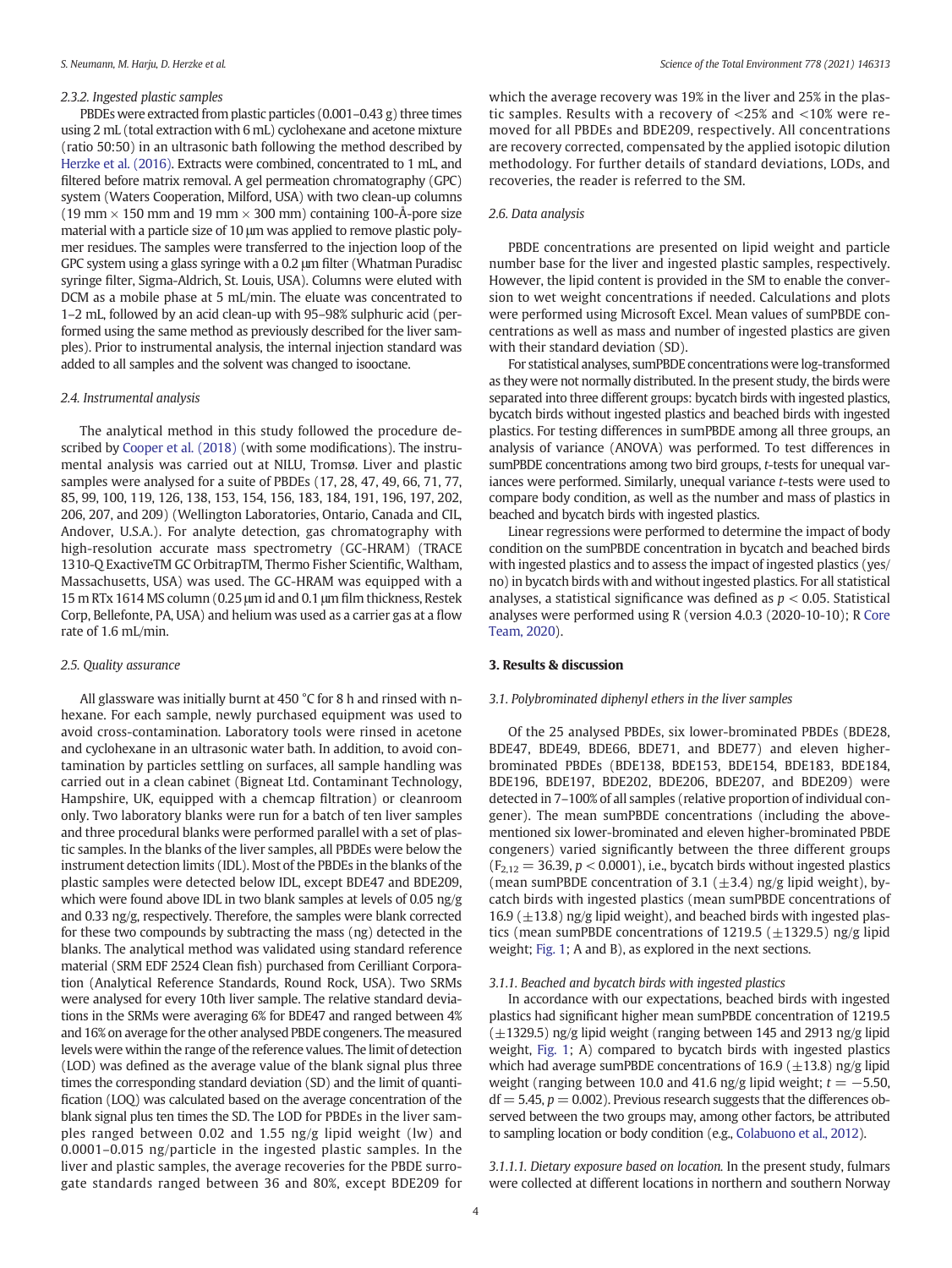<span id="page-4-0"></span>

Fig. 1. PBDE concentrations and compositions in the fulmar liver samples. Bycatch birds were caught in northern Norway (Træna, Vesterålen and Porsangerfjorden), whereas the beached birds were found dead in southern Norway (Rogaland). Chart A: sumPBDE concentrations in ng/g lipid weight. Chart B: PBDE congener profile in percentages.

separated by up to 2000 km of ocean and thus, the birds likely acquired pollutants from different geographical areas. The diet of fulmars may be a major factor influencing the exposure of PBDEs [\(Colabuono et al.,](#page-8-0) [2012](#page-8-0)) as elevated contaminant levels in prey species can, eventually, lead to higher concentrations in their tissues. As opportunistic predators, fulmars obtain different prey species from the sea surface [\(Phillips et al.,](#page-9-0) [1999;](#page-9-0) [Garthe et al., 2004](#page-9-0)). In the North Atlantic, their diet mainly consists of nereids, cephalopods, crustaceans, and fish [\(Mehlum and Gabrielsen,](#page-9-0) [1993](#page-9-0); [Ojowski et al., 2001\)](#page-9-0) but fulmars additionally feed on discards and carrion from fishing vessels ([Camphuysen and Garthe, 1997](#page-8-0)). However, fulmars are also known to vary spatially and temporally in their diet [\(Phillips et al., 1999\)](#page-9-0).

Previous research indicated a latitudinal distribution of PBDEs with decreasing concentrations from south to north in marine fish along the Norwegian coast ([Bustnes et al., 2012](#page-8-0)), which may suggest that beached birds in southern Norway might have been exposed to higher PBDE concentrations than bycatch birds collected in northern Norway. However, long-term monitoring of PBDEs in fish and mussel samples along the

Norwegian coasts reveals, that significantly higher concentrations have been detected in urban areas (such as the inner Oslo fjord, but also locations in northern Norway, such as Bodø harbour) compared to more remote areas, which is most likely related to urban activities [\(Green et al.,](#page-9-0) [2019\)](#page-9-0). Still, as our selective sampling design aimed at comparing groups with either relatively equal or highly different plastic loads, we do not think sampling location played a major role in the observed differences between beached and bycatch birds with ingested plastic.

3.1.1.2. Body condition. The health status of a bird may affect the contaminant distribution ([Colabuono et al., 2012\)](#page-8-0). When birds suffer from starvation or sickness, body mass is reduced, and fat depots are metabolised. PBDEs, which are stored in fat tissue, will be released as birds deplete energy reserves. These compounds will then accumulate in metabolising organs resulting in higher levels of PBDEs in the liver [\(Malcolm et al.,](#page-9-0) [2003;](#page-9-0) [Colabuono et al., 2012\)](#page-8-0).When comparing the two groups, beached birds were in significantly poorer physiological condition (index range 1–2, mean 1.2 ( $\pm$ 0.45)) than bycatch fulmars (index range 3–9, mean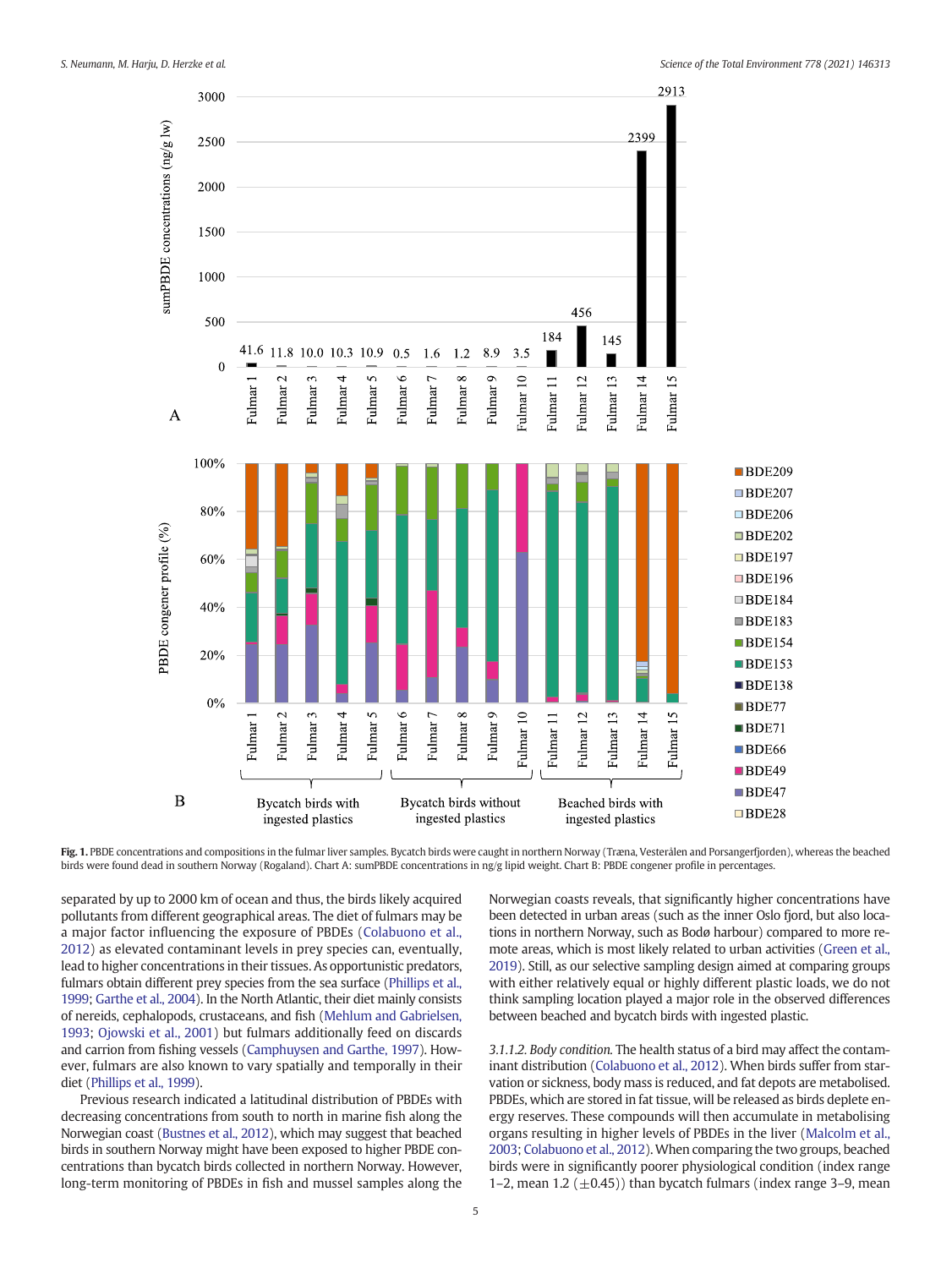6.2 ( $\pm$ 2.28);  $t = 4.81$ , df = 4.30,  $p = 0.007$ ). This strongly suggests that the beached birds (dead at time of collection) have been suffering from illness or starvation, resulting in a depletion of their fat tissue reserves, mobilising an increase of PBDE concentrations in their liver tissue. In accordance with this, a linear regression revealed that the sumPBDE concentrations increased significantly with decreasing body condition (adjusted  $r^2 = 0.54$ ,  $p = 0.009$ ) when comparing beached and bycatch birds.

Higher tissue contaminant concentrations as a cause of poor condition have been reported in other studies ([Sagerup et al., 2009](#page-9-0); [Colabuono et al., 2012;](#page-8-0) [Cipro et al., 2013\)](#page-8-0). In the majority of whitechinned petrels (Procellaria aequinoctialis), [Cipro et al. \(2013\)](#page-8-0) detected higher sumPBDE concentrations in beached birds compared to those collected from fisheries. Similarly, [Sagerup et al. \(2009\)](#page-9-0) reported elevated PBDE concentrations in dead glaucous gulls (Larus hyperboreus) from Bear Island, Svalbard compared to previous findings. Of these dead gulls, 71% were classified as emaciated. Lower levels of PBDEs have also been found in livers from healthy fulmars ([Trevail et al.,](#page-10-0) [2014;](#page-10-0) [Herzke et al., 2016](#page-9-0)). We, therefore, find it most likely that the great difference in body condition was the key factor explaining the observed difference in PBDE concentration between bycatch and beached fulmars. The strong impact of poor body condition and the unclear underlying causes underline the concern that beached birds may not be suitable for monitoring contamination concentrations in the marine environment.

# 3.1.2. Bycatch birds with and without ingested plastics

Bycatch birds with ingested plastics were found with significantly higher sumPBDE concentrations ranging between from 10.0–41.6 ng/g lipid weight, averaging of 16.9 ( $\pm$ 13.8) ng/g, compared to bycatch birds without ingested plastics with sumPBDE concentration of 3.1  $(\pm 3.4)$  ng/g lipid weight on average (ranging between 0.5 and 8.9 ng/g lipid weight;  $t = 3.55$ , df = 6.35,  $p = 0.01$ ). A linear regression comparing bycatch birds with and without ingested plastic revealed that sumPBDE concentrations in the liver increased significantly if plastic was ingested (adjusted  $r^2 = 0.56$ ,  $p = 0.007$ ). The detected PBDE pattern in the liver and ingested plastics samples thus support the assumption of a plastic-derived transfer of PBDEs from plastics to accumulate in liver tissue, as explored in the next sections.

# 3.2. PBDE pattern in the liver and ingested plastic samples

Among all fulmars, the PBDE profile was dominated by tetra- to hexa-PBDEs namely BDE47, BDE49, BDE153, and BDE154 in 13 of the 15 liver samples (all but two of the five beached fulmars with ingested plastics). BDE153 dominated the PBDE composition in eight of these liver samples, ranging between 28%–89% ([Fig. 1;](#page-4-0) B). Further details on the PBDE concentrations are provided in SM. This predominance of tetra-, penta-, and hexa-PBDEs is in accordance with previously observed PBDE patterns in fulmars [\(Fängström et al., 2005;](#page-8-0) [Karlsson](#page-9-0) [et al., 2006](#page-9-0); [Herzke et al., 2016\)](#page-9-0). Lower-brominated PBDE congeners have also been detected in prey species of fulmars along the Norwegian coast, i.e., Atlantic cod (Gadus morhua) and Atlantic herring (Clupea harengus) [\(Fjeld et al., 2004](#page-8-0); [Bustnes et al., 2012](#page-8-0); [Boitsov et al., 2016](#page-8-0); Boitsov, S., personal communication) suggesting a transfer to the tissue of fulmars via bioaccumulation through the food web.

In contrast, two of 15 liver samples (ID14 and ID15; both from beached birds with ingested plastics) were dominated by BDE209 contributing 83% and 96% to the sumPBDE concentrations averaging 2388 ng/g lipid weight. Notably, BDE209 was also the most abundant PBDE congener with 34% and 35% of the total PBDE concentration in two of the five bycatch birds with ingested plastics (ID1 and ID2) although decaBDE was not dominating the PBDE profile [\(Fig. 1](#page-4-0); B).

BDE209 is the major compound of the commercially used decaBDE mixture and makes up to 97% of the total composition (EU [Union,](#page-8-0) [2003](#page-8-0)). As pentaBDE and octaBDE have not been produced on a global scale since 2004 ([Redfern et al., 2017\)](#page-9-0), the use of decaBDE has increased and led to a growing emission into the environment (e.g., [Abbasi et al.,](#page-8-0) [2019;](#page-8-0) [Kukharchyk et al., 2020](#page-9-0)). Therefore, the elevated levels of BDE209 may be a result of the restrictions of penta- and octaBDE products. In the EU, decaBDE was partially banned in 2008. In electronic applications, concentrations exceeding 0.1% (by weight) were prohibited. This initial regulation was expanded to 'any part of an article' in 2017 and entered into force in March 2019 [\(EU Commission, 2017](#page-8-0)). However, products, manufactured before this timeframe, will stay in use for a prolonged period in the future and will be added to the waste stream and mismanaged waste for a long time to come ([Abbasi et al., 2019\)](#page-8-0).

Previous studies have detected BDE209 in the liver and abdominal adipose of full-grown fulmars ([Fängström et al., 2005](#page-8-0); [Jörundsdóttir](#page-9-0) [et al., 2013](#page-9-0); [Herzke et al., 2016;](#page-9-0) [Tanaka, 2017\)](#page-10-0) but equally high or higher concentrations of BDE209 as those detected in the present study, have only been reported once in the literature. In fulmars from Bear Island, Svalbard, BDE209 was detected at a level of  $>5000$  ng/g lipid weight ([Knudsen et al., 2007\)](#page-9-0). However, since this elevated concentration was found in 1 of 18 birds only, an analytical error was suggested to be the reason for the high PBDE levels. In addition, elevated BDE209 concentrations were also detected in some short-tailed shearwaters, another procellariiform species ([Tanaka et al., 2013\)](#page-10-0), and in fulmars with plastic ingestion [\(Herzke et al., 2016](#page-9-0)).

#### 3.2.1. Transfer from ingested plastic samples

In the present study, BDE209 was detected in the livers of birds with ingested plastics  $(>1$  mm), from both bycatch and beached birds, but not in the liver tissue of the fulmars without ingested plastics [\(Fig. 2](#page-6-0); B), indicating a non-dietary exposure source of BDE209. Indeed, BDE209 was detected in seven out of ten stomach plastic samples, strongly suggesting a transfer from the ingested plastics to the liver of the fulmars [\(Fig. 2;](#page-6-0) B). Full details of PBDE concentrations are provided in SM.

These findings are in accordance with previous studies [\(Herzke et al.,](#page-9-0) [2016;](#page-9-0) [Tanaka et al., 2013](#page-10-0); [Tanaka, 2017;](#page-10-0) [Tanaka et al., 2019;](#page-10-0) [Tanaka et al.,](#page-10-0) [2020\)](#page-10-0). Among other compounds, [Tanaka et al. \(2019\)](#page-10-0) detected BDE209 in ingested plastic pieces collected from 100 fulmars from the Faroe Islands. In streaked shearwater chicks fed with plastic pellets containing different additives, significantly higher additive concentrations, including BDE209, were detected in the liver, the abdominal adipose, and the preen gland oil compared to the control group [\(Tanaka et al., 2020](#page-10-0)). Further, a plasticderived transfer of BDE209 and BDE183 has also been suggested for short-tailed shearwaters [\(Tanaka et al., 2013](#page-10-0)) as the PBDE pattern in the ingested plastics resembled the composition observed in the tissue of the birds. In addition, [Tanaka et al. \(2013\)](#page-10-0) did not detect BDE209 and BDE183 in the prey species of the birds. These findings are confirmed by laboratory experiments demonstrating that the stomach oil of Procellariiformes may support the leaching of chemicals that are incorporated in the plastic polymer as it potentially acts as an organic solvent [\(Tanaka et al., 2015](#page-10-0)). Although [Herzke et al. \(2016\)](#page-9-0) found high levels of BDE209 in the plastic sample and the corresponding muscle sample (but not in the liver tissue) of one of 30 fulmars from Norway, the authors concluded in general that the contribution of ingested plastics to the total PBDE concentration is negligible compared to their natural prey based on a bioaccumulation model [\(Herzke et al., 2016](#page-9-0)).

# 3.2.2. Dietary exposure of BDE209

Although data on PBDE concentrations in prey species of fulmars near the sampling locations are limited, PBDE209 has been detected in prey species of fulmars at all sampling locations. In two locations in northern Norway (Lofoten Islands and Varangerfjorden), PBDE209 levels in Atlantic cod ranged between <0.01–0.02 and 0.35–0.83 ng/g wet weight in the liver tissue, respectively, whereas in southern Norway, PBDE209 concentrations were ranging between <0.21–0.65 ng/g wet weight in Bømlo, and 0.21–0.27 ng/g wet weight in Lista [\(Fjeld et al.,](#page-8-0) [2004\)](#page-8-0). Thus, both bycatch and beached birds in the present study may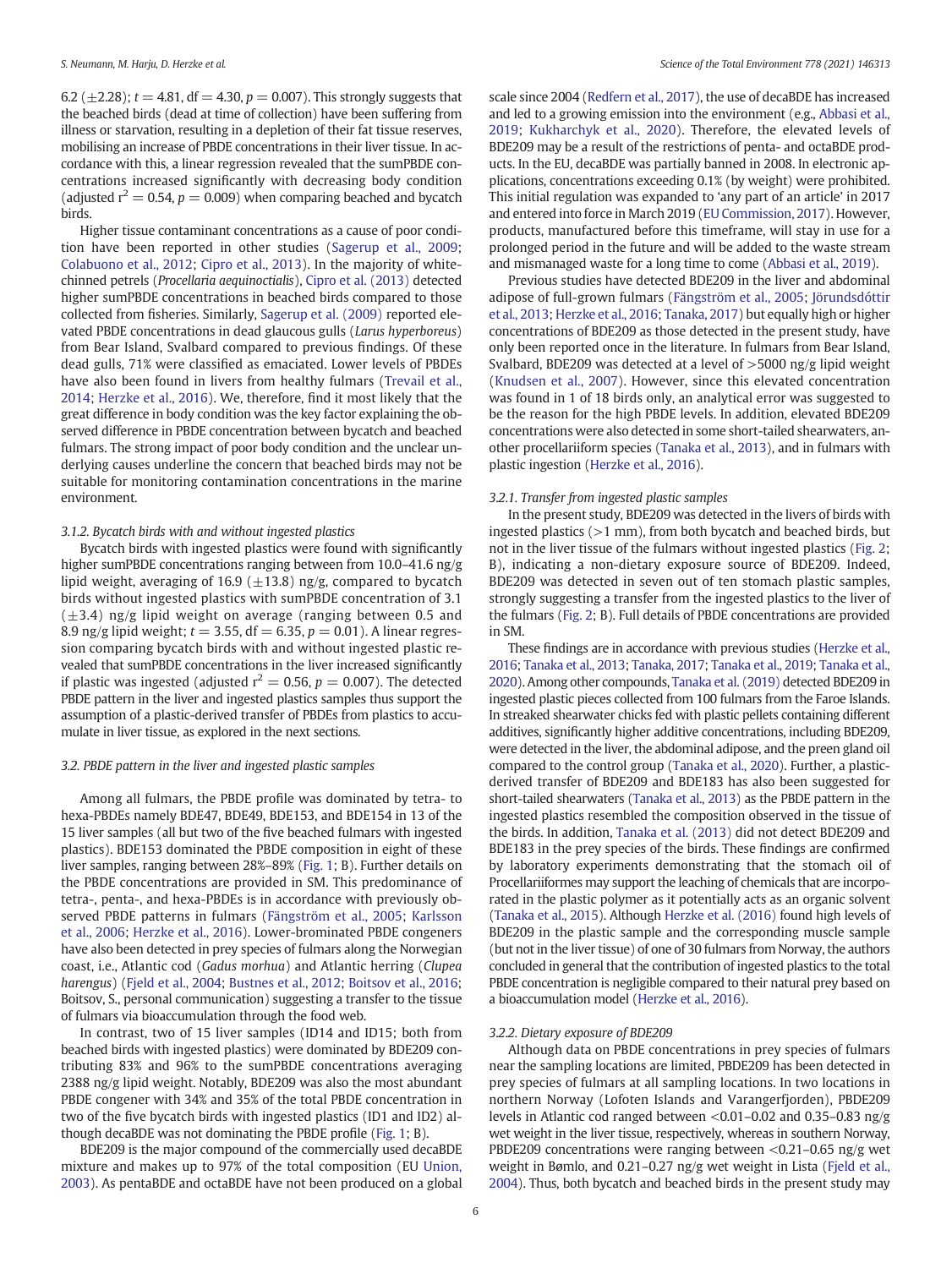<span id="page-6-0"></span>

Fig. 2. PBDE concentrations and compositions in the samples of plastic ingested by the fulmars. Bycatch birds were caught in northern Norway (Træna, Vesterålen and Porsangerfjorden), whereas the beached birds were found in southern Norway (Rogaland). Chart A: sumPBDE concentrations in ng/g lipid weight. Chart B: PBDE congener profile in percentages in plastic samples.

have been exposed to PBDE209 via their diet. On the other hand, previous research also indicated the absence of PBDE209 in the fulmar prey species Atlantic cod and Atlantic herring sampled at different locations along the Norwegian coastline [\(Boitsov et al., 2016;](#page-8-0) Boitsov, S., personal communication). Even low PBDE209 concentrations may eventually result in elevated concentrations accumulated over the years. However, natural prey items as the only exposure source seems unlikely as PBDE209 was detected in fulmars with ingested plastics only but was absent in nonplastic exposed birds. Earlier studies also suggested a magnification of PBDE47, but assumed a potential dilution of PBDE209 through the food chain [\(Tomy et al., 2008;](#page-10-0) [Tomy et al., 2009](#page-10-0)) supporting a plastic-derived exposure source of PBDE209. Nevertheless, the bioaccumulation and magnification of PBDE209 in fulmars and their prey species require further studies, with more species of prey organisms analysed to explore in greater detail how fulmars could accumulate PBDEs, particularly PBDE209, from natural prey. As the natural prey of fulmars mainly include juvenile fish and zooplankton (e.g., [Phillips et al., 1999](#page-9-0)), this may also

7

suggest that fisheries offal, which is known to be an important food source for fulmars ([Camphuysen and Garthe, 1997\)](#page-8-0), could be an important exposure source of PBDEs underlining the need for additional future studies in this field.

# 3.3. Debromination

The results of the present study could potentially also suggest a plastic-derived transfer of BDE183. This compound was detected in the liver (five of five bycatch and four of five beached birds) and stomach plastic samples (five of five bycatch and three of five beached birds) of fulmars with ingested plastics but not found in the livers of bycatch birds without ingested plastics. This assumption is in accordance with previous research suggesting a plastic-mediated exposure of BDE183 in procellariiformes ([Tanaka et al., 2013](#page-10-0)). However, BDE209 has been shown to degrade to several lower brominated congeners via metabolic pathways (e.g., [van den Steen et al., 2007](#page-10-0)) or photolytic debromination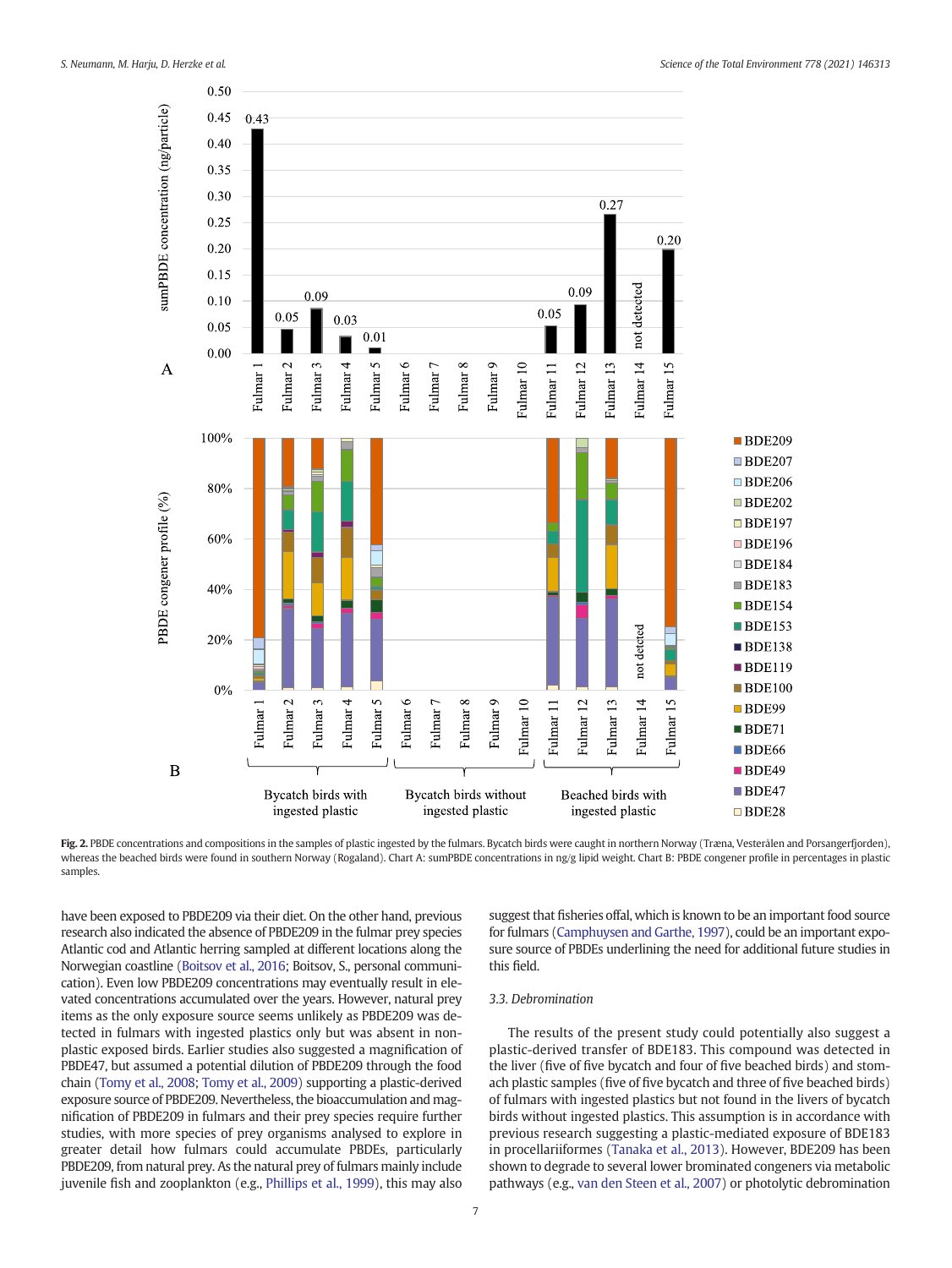(e.g., [Eriksson et al., 2004](#page-8-0); [Söderström et al., 2004](#page-10-0)) at high rates (e.g., [Sandholm et al., 2003](#page-9-0); [Thomas et al., 2005](#page-10-0)). For example, in rats that were exposed to BDE209, previous research calculated a half-life of 2.5 days [\(Sandholm et al., 2003\)](#page-9-0). Therefore, BDE183 could be a conversion product of BDE209 ([Söderström et al., 2004\)](#page-10-0). The most abundant debromination products are nona-brominated congeners (BDE208, BDE207 and BDE206) (e.g., [van den Steen et al., 2007](#page-10-0); [Muñoz-Arnanz et al., 2011;](#page-9-0) [Letcher et al., 2014\)](#page-9-0), of which BDE206 and BDE207 were detected in one liver sample of beached birds with ingested plastics (fulmar ID 14). Since BDE209 may degrade to a variety of lower PBDE congeners, some other higher-brominated PBDEs detected in our study could be debromination products. In fact, BDE202, which has also been identified as a debromination product [\(Stapleton](#page-10-0) [et al., 2006\)](#page-10-0), was detected in both liver samples of the fulmars with ingested plastics (ten of ten) and sporadically in those without ingested plastics (two of five birds), underlining the challenge of metabolite identification. This, however, also indicates that decaBDE may not be detectable in the tissue of the fulmars unless the birds have been recently exposed to BDE209.

# 3.4. Characteristics of ingested plastics

The study birds caught as bycatch in longline fisheries had ingested between 12 and 29 plastic pieces averaging 21.2 ( $\pm$ 7.0) whereas the birds found dead on beaches contained between 3 and 28 plastic pieces with 15.6 ( $\pm$ 11.6) on average in their stomachs. These differences between the bycatch and beached birds, however, were not significant ( $t = -0.92$ , df = 6.57,  $p = 0.39$ ). In addition, the total mass of ingested plastic did not differ significantly between the two bird groups, ranging from 0.13–0.26 g with 0.21  $(\pm 0.05)$  g on average in bycatch birds and 0.17–0.43 g averaging 0.29  $(\pm 0.1)$  g in beached birds ( $t = 1.46$ , df = 6.04,  $p = 0.20$ ).

However, among beached birds, there was a large variation in the number and mass of ingested plastics. For example, Fulmar ID 14 was found with three plastic pieces weighing 0.23 g, whereas Fulmar 15 had 28 plastic pieces weighing 0.17 g. Details of ingested plastic samples are given in the SM. Interestingly, the liver samples of these two fulmars (IDs 14 and 15), were found with the highest BDE209 concentrations, confirming previous studies (e.g., [Tanaka et al., 2015;](#page-10-0) [Herzke et al.,](#page-9-0) [2016\)](#page-9-0) that the transfer of BDE209 is more sporadic and does not correlate with mass and number of plastics as it has been suggested for other contaminants [\(Hardesty et al., 2015\)](#page-9-0).

Although fulmars do not normally regurgitate hard indigestible items [\(Furness, 1985](#page-9-0); [van Franeker and Law, 2015\)](#page-9-0), they can lose ingested plastic items when feeding their chicks or scaring away intruders ([van Franeker and Law, 2015\)](#page-9-0). The time that retained plastic items remain in the stomach mainly depends on the original type and size, including shape and thickness, of the ingested plastics, and the rate of wear in the stomach [\(Ryan, 2016\)](#page-9-0). Eventually, ingested plastics break down into smaller fragments and are then excreted via faeces. Indeed, microplastics (<1 mm) have been found in the guano of fulmars ([Provencher et al., 2018\)](#page-9-0). In procellariiform species, estimates suggest that plastic pieces may be retained in the gizzard for periods ranging from only a few weeks or months (e.g. [Ryan, 2015](#page-9-0); [van Franeker and](#page-9-0) [Law, 2015\)](#page-9-0) up to over a year (e.g., [Ryan and Jackson, 1987](#page-9-0)). For example, [van Franeker and Law \(2015\)](#page-9-0) estimated disappearance rates of ingested plastics in fulmarine petrels of approximately 75% within 4 weeks. Nevertheless, the retention time of plastics is difficult to measure. With respect to our study, this may however indicate that the detected numbers and consequently the weights of plastics may not reflect the actual amounts of plastic that contributed to the BDE209 concentrations found in the liver as the numbers may only represent a short-lived snapshot of a more dynamic turn-over process. Therefore, there might be a bias in our results as the birds of our study without ingested plastics may represent PBDE contamination from already digested or ejected plastics.

In addition, for the birds with ingested plastics, some inconsistencies may be detected when comparing the PBDE profiles of the liver and ingested plastic samples. For example, the ingested plastic sample of Fulmar 1 was found with the highest PBDE concentrations, predominated by BDE209, but the corresponding liver sample was found with relatively lower PBDE concentrations (and decaBDE did not predominate). Similar observations have been reported in short-tailed shearwaters ([Tanaka et al., 2013](#page-10-0); [Tanaka et al., 2015\)](#page-10-0). Previous laboratory experiments with stomach oil suggested that these irregularities may be explained by several factors, such as insufficient amount of stomach oil or digestion stage, that potentially limit the leaching of additives into the stomach [\(Tanaka et al., 2015](#page-10-0)). Similarly, high concentrations of PBDEs (with predominance of BDE209) were detected in one liver sample (Fulmar ID 14) but PBDEs were not found in the corresponding plastic sample. If ingested plastics do not remain long enough in the stomach, PBDEs may not be completely released into the stomach and transferred to the bird's tissue [\(Tanaka et al., 2015;](#page-10-0) [Tanaka, 2017\)](#page-10-0), which could explain the observed inconstancy.

In the present study, PE and PP made up the majority of plastic pieces ingested by bycatch and beached fulmars. In the bycatch birds, 73.6% of the ingested plastic pieces were PE, 17.9% PP, 4.7% presumably PE, and 3.8% could not be identified. The stomach plastic content for the beached birds was also predominated by PE with 74.3%, followed by PP with 22.7%, presumably PE with 1.5%, and polyamide (PA) with 1.5%. However, after the laboratory handling (extraction and various cleanup steps) at NILU, the number of plastic pieces per sample differed from the initially counted numbers. Potentially, some plastic pieces may have dissolved in the cyclohexane and acetone mixture. Therefore, the percentages of identified polymers may not be very accurate. As the polymer type of ingested plastic pieces was determined after laboratory processing, these results are presented based on the numbers of plastic pieces after extraction. Full details of plastic polymers are provided in SM. The predominance of PE and PP is in accordance with previous research, identifying these as the most frequently ingested polymers in fulmars [\(Ask, 2019;](#page-8-0) [Tanaka et al., 2019](#page-10-0); [Kühn et al., 2021](#page-9-0)). Our findings also mirror the results of a review of 42 studies demonstrating that PE and PP are the most common polymers in marine litter [\(Hidalgo-Ruz](#page-9-0) [et al., 2012\)](#page-9-0). As PE and PP float on the ocean's surface due to their buoyancy ([Yamashita et al., 2011](#page-10-0)), fulmars are likely to ingest these polymers due to their non-selective surface-feeding behaviour ([Phillips et al.,](#page-9-0) [1999;](#page-9-0) [Garthe et al., 2004\)](#page-9-0). Previous studies have indicated that concentrations of chemicals and pollutants can vary among plastic polymer types [\(Rochman et al., 2013;](#page-9-0) [O'Connor et al., 2016](#page-9-0)). In the study of [Hirai et al. \(2011\)](#page-9-0), BDE209 dominated the composition in PP plastic fragment samples with higher total PBDE concentrations ( $>100$  ng/g) from different locations with over 97% in the majority of cases. A recent study by [Tanaka et al. \(2019\)](#page-10-0) revealed that plastics ingested by different procellariiformes, among them fulmars, contained a variety of additives including various UV absorbers. In their study, polymer types of ingested plastic pieces were identified as PE or PP. Thus, the ingested plastic polymers PE and PP may pose a greater risk to seabirds regarding the transfer of other potentially harmful contaminants.

### 4. Conclusion

Our results confirm previous research suggesting BDE209 as an indicator of plastic contamination in biota [\(Tanaka et al., 2013](#page-10-0); [Rochman](#page-9-0) [et al., 2014](#page-9-0); [Tanaka et al., 2020\)](#page-10-0). However, to exclude bias from natural prey species as an exposure source of BDE209, more data on PBDE concentrations in natural diet items of fulmars and fisheries offal are needed. Due to the high levels of BDE209 in our study, future studies should involve the identification of toxicological risks of BDE209. The exposure to PBDEs may disrupt the endocrine hormonal system (e.g. [Crisp et al., 1997;](#page-8-0) [Cowens et al., 2015](#page-8-0)), which is of concern as the avian thyroid hormones are required for controlling growth as well as reproduction (e.g., [Merryman and Buckles, 1998a, 1998b\)](#page-9-0) and also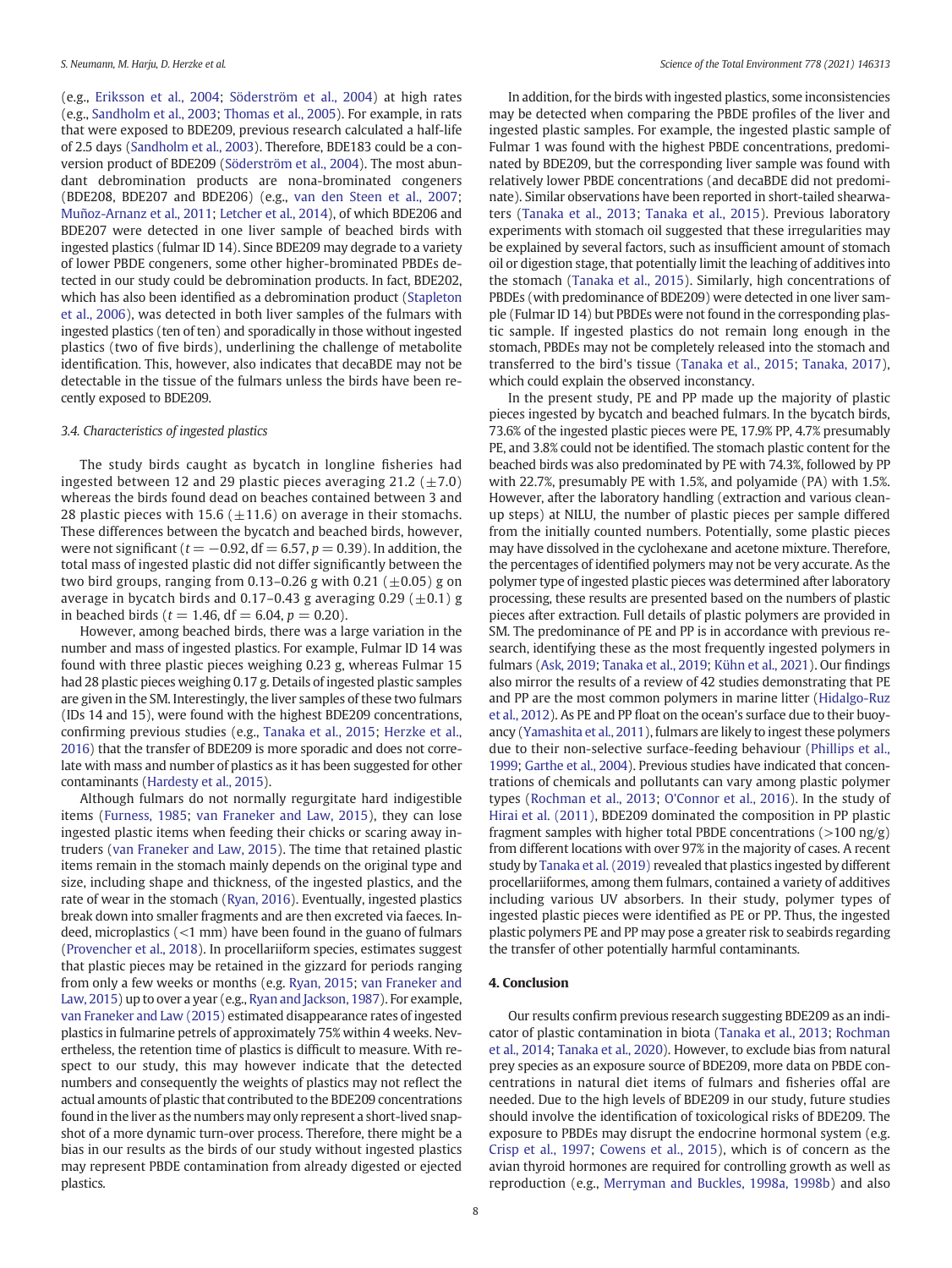<span id="page-8-0"></span>play an important role in feather regeneration (e.g., [Pati and Pathak,](#page-9-0) [1986](#page-9-0)), and egg-laying ([McNabb, 2000](#page-9-0)). Previous studies indicate decreased hatching success ([McKernan et al., 2009\)](#page-9-0), longer incubation periods, and lower nest temperatures [\(Verboven et al., 2009](#page-10-0); [Sullivan](#page-10-0) [et al., 2013](#page-10-0)) caused by the exposure to PBDEs. To gain a better understanding of the behaviour and consequences of BDE209 contamination, further risk assessment of BDE209 is required.

We demonstrated that beached fulmars may not be suitable to monitor the accumulation of additives in the marine environment, as concentrations were significantly higher, likely caused by the poor body condition of the birds. However, due to the small sample size and study design in our study, we could not investigate if there is a co-variation between accumulated plastics and body condition. Future research needs to investigate if high amounts of ingested plastics lead to emaciation of the birds and as a result to higher PBDE concentrations.

Our study increases the understanding of accumulation pathways of contaminants to the tissue of biota, even though the sample size was small and subjectively selected and consequently may not allow drawing conclusions that apply to the entire population [\(Kitchenham and P](#page-9-0)fleeger, [2002](#page-9-0); [Provencher et al., 2020](#page-9-0)). Yet, the differences in PBDE levels and composition observed between the different groups in our study should not be interpreted for this sole reason. Although more robust sample sizes are encouraged for future studies, similar sample sizes have been used to measure contaminants in the environment [\(Letcher et al., 2010\)](#page-9-0) and seabirds [\(Hardesty et al., 2015\)](#page-9-0) as previously emphasised by [Provencher et al. \(2020\)](#page-9-0).

# CRediT authorship contribution statement

Svenja Neumann: Formal analysis, Investigation, Data curation, Writing – original draft, Visualization. Mikael Harju: Methodology, Validation, Investigation, Data curation, Writing - review & editing. Dorte Herzke: Conceptualization, Methodology, Validation, Writing - review & editing. Tycho Anker-Nilssen: Investigation, Writing – review & editing. Signe Christensen-Dalsgaard: Investigation, Writing - review & editing. Magdalene Langset: Investigation, Writing – review & editing. Geir Wing Gabrielsen: Conceptualization, Supervision, Project administration, Funding acquisition, Writing – review & editing.

# Declaration of competing interest

The authors declare that they have no known competing financial interests or personal relationships that could have appeared to influence the work reported in this paper.

#### Acknowledgments

We are grateful for financial support from the Norwegian Polar Institute (NPI), the Nordic Council and the Plastic Flagship at the Fram Centre. The study samples were provided by the Norwegian seabird bycatch project and the OSPAR EcoQO monitoring of stomach plastics in beached fulmars in Rogaland county, both run by the Norwegian Institute for Nature Research (NINA) with financial support from the Norwegian Environment Agency. The authors would like to thank Merete Miøen from the Norwegian Institute for Air Research (NILU) for her help processing the samples in the laboratory, Amalie Ask (NPI) for her support with the FTIR spectroscopy, and also Anna Lippold (NPI) and Heli Routti (NPI) for advice in statistical analyses. Finally, we wish to thank the three anonymous reviewers whose comments helped to improve and clarify this manuscript.

# Appendix A. Supplementary data

Supplementary data to this article can be found online at [https://doi.](https://doi.org/10.1016/j.scitotenv.2021.146313) [org/10.1016/j.scitotenv.2021.146313.](https://doi.org/10.1016/j.scitotenv.2021.146313)

# References

- Abbasi, G., Li, L., Breivik, K., 2019. Global historical stocks and emissions of PBDEs. Environ. Sci. Technol. 53, 6330–6340. [https://doi.org/10.1021/acs.est.8b07032.](https://doi.org/10.1021/acs.est.8b07032)
- Acampora, H., Lyashevska, O., Van Franeker, J.A., O'Connor, I., 2016. The use of beached bird surveys for marine plastic litter monitoring in Ireland. Mar. Environ. Res. 120, 122–129. [https://doi.org/10.1016/j.marenvres.2016.08.002.](https://doi.org/10.1016/j.marenvres.2016.08.002)
- Andrady, A.L., 2015. [Persistence of plastic litter in the oceans. In: Bergmann, M., Gutow, L.,](http://refhub.elsevier.com/S0048-9697(21)01381-4/rf0015) [Klages, M. \(Eds.\), Marine Anthropogenic Litter. Springer, Cham Heidelberg, pp. 57](http://refhub.elsevier.com/S0048-9697(21)01381-4/rf0015)–72.
- Ask, A., 2019. [The Polymer Composition of Ingested Plastics by Northern Fulmars](http://refhub.elsevier.com/S0048-9697(21)01381-4/rf0020) (Fulmarus glacialis[\). University of Stavanger, Master thesis.](http://refhub.elsevier.com/S0048-9697(21)01381-4/rf0020)
- Avery-Gomm, S., Provencher, J.F., Liboiron, M., Poon, F.E., Smith, P.A., 2018. Plastic pollution in the Labrador Sea: an assessment using the seabird northern fulmar Fulmarus glacialis as a biological monitoring species. Mar. Pollut. Bull. 127, 817–822. [https://](https://doi.org/10.1016/j.marpolbul.2017.10.001) [doi.org/10.1016/j.marpolbul.2017.10.001](https://doi.org/10.1016/j.marpolbul.2017.10.001).
- Azzarello, M.Y., Van Vleet, E.S., 1987. Marine birds and plastic pollution. Mar. Ecol. Prog. Ser. 37, 295–303. <https://doi.org/10.3354/meps037295>.
- Besseling, E., Foekema, E.M., Van Franeker, J.A., Leopold, M.F., Kühn, S., et al., 2015. Microplastic in a macro filter feeder: Humpback whale Megaptera novaeangliae. Mar. Pollut. Bull. 95, 248–252. [https://doi.org/10.1016/j.marpolbul.2015.04.007.](https://doi.org/10.1016/j.marpolbul.2015.04.007)
- Boitsov, S., Grøsvik, B. E., Nesje, G., Tveit, G., Klungsøyr, J. 2016. Undersøkelser av organiske miljøgifter i fisk, skalldyr og sedimenter fra norske havområder de siste 20 årene (in Norwegian) [Surveys of organic pollutants in fish, shellfish and sediments from Norwegian seas over the past 20 years]. Havforskningsinstituttet (IMR), Rapport fra Havforskningen, Nr. 29–2016, Bergen.
- Braune, B.M., Mallory, M.L., Butt, C.M., Mabury, S.A., Muir, D.C.G., 2010. [Persistent haloge](http://refhub.elsevier.com/S0048-9697(21)01381-4/rf0040)[nated organic contaminants and mercury innorthern fulmars \(](http://refhub.elsevier.com/S0048-9697(21)01381-4/rf0040)Fulmarus glacialis) [from the Canadian Arctic. Environ. Pollut. 158, 3513](http://refhub.elsevier.com/S0048-9697(21)01381-4/rf0040)–3519.
- Bustnes, J.O., Borgå, K., Dempster, T., Lie, E., Nygård, T., Uglem, I., 2012. Latitudinal distribution of persistent organic pollutants in pelagic and demersal marine fish on the Norwegian coast. Environ. Sci. Technol. 46, 7836–7843. <https://doi.org/10.1021/es301191t>.
- Camphuysen, C.J., Garthe, S., 1997. An evaluation of the distribution and scavenging habits of northern fulmars Fulmarus glacialis in the North Sea. ICES J. Mar. Sci. 54, 654–683. <https://doi.org/10.1006/jmsc.1997.0247>.
- Chen, D., Hale, R.C., 2010. A global review of polybrominated diphenyl ether flame retardant contamination in birds. Environ. Int. 36, 800–811. [https://doi.org/10.1016/j.](https://doi.org/10.1016/j.envint.2010.05.013) [envint.2010.05.013](https://doi.org/10.1016/j.envint.2010.05.013).
- Cipro, C.V.Z., Colabuono, F.I., Taniguchi, S., Montone, R.C., 2013. Polybrominated diphenyl ethers in fat samples from white-chinned petrels (Procellaria aequinoctialis) and spectacled petrels (P. conspicillata) off southern Brazil. Mar. Pollut. Bull. 77, 396–399. [https://doi.org/10.1016/j.marpolbul.2013.09.042.](https://doi.org/10.1016/j.marpolbul.2013.09.042)
- Colabuono, F.I., Taniguchi, S., Montone, R.C., 2012. Organochlorine contaminants in albatrosses and petrels during migration in South Atlantic Ocean. Chemosphere. 86, 701–708. [https://doi.org/10.1016/j.chemosphere.2011.10.043.](https://doi.org/10.1016/j.chemosphere.2011.10.043)
- Cooper, J., Parera, J.A.E., Law, R., Cojocariu, C., 2018. Overcoming Analytical Challenges for Polybrominated Diphenyl Ethers (PBDEs) Analysis in Environmental Samples Using Gas Chromatography – Orbitrap Mass Spectrometry. Thermo Fisher Scientific. https://assets.thermofi[sher.com/TFS-Assets/CMD/Application-Notes/an-10644-gc](https://assets.thermofisher.com/TFS-Assets/CMD/Application-Notes/an-10644-gc-ms-pbde-environmental-samples-an10644-en.pdf)[ms-pbde-environmental-samples-an10644-en.pdf](https://assets.thermofisher.com/TFS-Assets/CMD/Application-Notes/an-10644-gc-ms-pbde-environmental-samples-an10644-en.pdf).
- Cowens, K.R., Simpson, S., Thomas, W.K., Carey, G.B.J., 2015. Polybrominated diphenyl ether (PBDE)-induced suppression of phosphoenolpyruvate carboxykinase (PEPCK) decreases hepatic glyceroneogenesis and disrupts hepatic lipid homeostasis. Toxicol. Environ. Health. 78, 1437–1449. <https://doi.org/10.1080/15287394.2015.1098580>.
- Cózar, A., Martí, E., Duarte, C.M., de Lomas, C.J., van Sebille, E., et al., 2017. The Arctic Ocean as a dead end for floating plastics in the North Atlantic branch of the thermohaline circulation. Sci. Adv. 3, e1600582. [https://doi.org/10.1126/sciadv.1600582.](https://doi.org/10.1126/sciadv.1600582)
- Crisp, T. M., Clegg, E. D., Cooper, R. L., Anderson, D. G., Baetcke, K. P., et al. 1997. Special report on environmental endocrine disruption: an effects assessment and analysis. US Environmental Protection Agency, Office of Research and Development, Risk Assessment Forum, Washington, DC, EPA/630/R-96/012.
- Darnerud, P.O., Eriksen, G.S., Johannsesson, T., Larsen, P.B., Viluksela, M., 2001. Polybrominated diphenyl ethers: occurence, dietary exposure, and toxicology. Environ. Health Perspect. 109, 49–68. <https://doi.org/10.1289/ehp.01109s149>.
- De Frond, H.L., van Sebille, E., Parnis, J.M., Diamond, M.L., Mallos, N., Kingsbury, T., Rochman, C., 2019. Estimating the mass of chemicals associated with ocean plastic pollution to inform mitigation efforts. Integr. Environ. Assess. Manag. 15, 596–606. <https://doi.org/10.1002/ieam.4147>.
- Desforges, J.P., Galbraith, M., Ross, P.S., 2015. Ingestion of microplastics by zooplankton in the Northeast Pacific Ocean. Arch. Environ. Contam. Toxicol. 69, 320–330. [https://doi.](https://doi.org/10.1007/s00244-015-0172-5) [org/10.1007/s00244-015-0172-5.](https://doi.org/10.1007/s00244-015-0172-5)
- Eriksson, J., Green, N., Marsh, G., Bergman, A., 2004. Photochemical decomposition of 15 polybrominated diphenyl ether congeners in methanol/water. Environ. Sci. Technol. 38, 3119e3125. [https://doi.org/10.1021/es049830t.](https://doi.org/10.1021/es049830t)

EU Commission, 2017. [Commission regulation \(EU\) 2017/227. Off. J. Eur. Union L35, 6](http://refhub.elsevier.com/S0048-9697(21)01381-4/rf0105)–9.

- EU Union, 2003. European union risk assessment report: diphenyl ether. Octabromo derivative, Volume 16. [https://echa.europa.eu/documents/10162/5b10aa46-9a88-](https://echa.europa.eu/documents/10162/5b10aa46-9a88-4aed-b338-1e06105b924c) [4aed-b338-1e06105b924c.](https://echa.europa.eu/documents/10162/5b10aa46-9a88-4aed-b338-1e06105b924c)
- Falk, K., Møller, S., 1995. Satellite tracking of high-arctic northern fulmars. Polar Biol. 15, 495–502. <https://doi.org/10.1007/BF00237463>.
- Fängström, B., Athanasiadou, M., Athanassiadis, I., Bignert, A., Grandjean, P., Weihe, P., Bergman, Å., 2005. Polybrominated diphenyl ethers and traditional organochlorine pollutants in fulmars (Fulmarus glacialis) from the Faroe Islands. Chemosphere. 60, 836–843. [https://doi.org/10.1016/j.chemosphere.2005.01.065.](https://doi.org/10.1016/j.chemosphere.2005.01.065)
- Fjeld, E., Schlabach, M., Berge, J. A., Eggen, T., Snilsberg, P., et al. 2004. Kartlegging av utvalgte nye organiske miljøgifter-bromerte flammehemmere, klorerte parafiner, bisfenol A og triclosan (in Norwegian) [Screening of selected new organic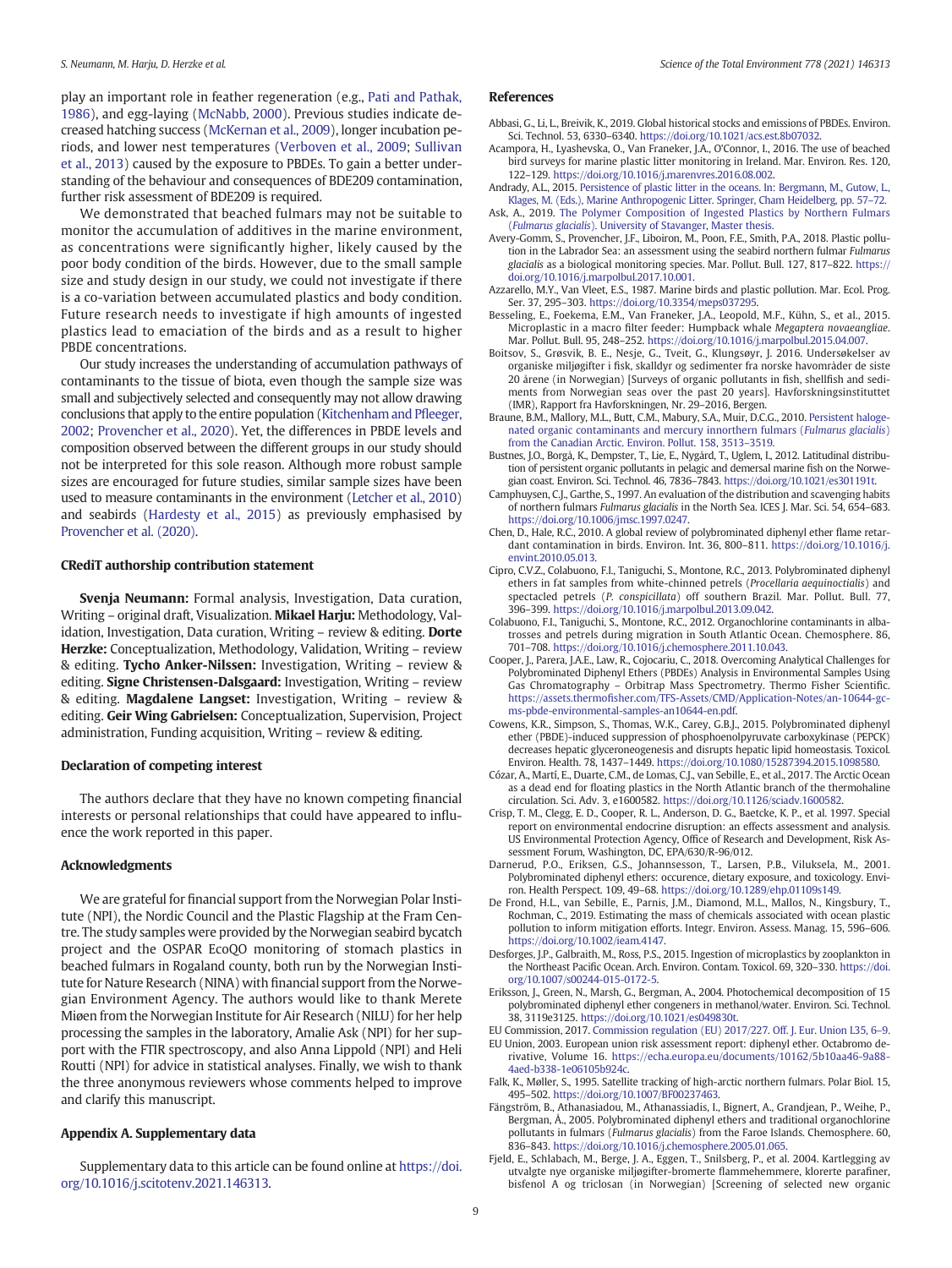<span id="page-9-0"></span>contaminants-brominated flame retardants, chlorinated paraffins, bisphenol A and triclosan]. Norsk institutt för vannforskning (NIVA), Rapport 48092004, Statlig program for forurensningsovervakning, SFT-rapport TA-2006/2004. The Norwegian Pollution Control Authority, Oslo, Norway.

- van Franeker, J., Law, K., 2015. Seabirds, gyres and global trends in plastic pollution. Environ. Pollut. 203, 89–96. <https://doi.org/10.1016/j.envpol.2015.02.034>.
- van Franeker, J. A., the SNS Fulmar Study Group. 2011. Fulmar Litter EcoQO monitoring along Dutch and North Sea coasts in relation to EU Directive 2000/59/EC on Port Reception Facilities: results to 2009. Report number C037/11, Institute for Marine Resources & Ecosystem Studies (IMARES), Texel. [https://library.wur.nl/WebQuery/](https://library.wur.nl/WebQuery/wurpubs/fulltext/173625) [wurpubs/fulltext/173625](https://library.wur.nl/WebQuery/wurpubs/fulltext/173625).
- Furness, R.W., 1985. Ingestion of plastic particles by seabirds at Gough Island, South Atlantic Ocean. Environ. Pollut. Ser. 38, 261–272. [https://doi.org/10.1016/0143-1471](https://doi.org/10.1016/0143-1471(85)90131-X) [\(85\)90131-X](https://doi.org/10.1016/0143-1471(85)90131-X).
- Garthe, S., Montevecchi, W.A., Ojowski, U., Stenhouse, I.J., 2004. Diets of northern fulmar (Fulmarus glacialis) chicks in the northwest Atlantic Ocean. Polar Biol. 27, 277–280. <https://doi.org/10.1007/s00300-003-0586-9>.
- Green, N. W., Schøyen, M., Hjermann, D., Øxnevad, S., Ruus, A., et al. 2019. Contaminants in Coastal Waters of Norway - 2018. Norwegian Environment Agency Miljødirektoratet & Norwegian Institute for Water Research, Oslo, Norway, p. 6, 113.
- Gregory, M.R., 2009. Environmental implications of plastic debris in marine settingsentanglement, ingestion, smothering, hangers-on, hitch-hiking and alien invasions. Philos. Trans. R. Soc. Lond. Ser. B Biol. Sci. 364, 2013–2025. [https://doi.org/10.1098/](https://doi.org/10.1098/rstb.2008.0265) [rstb.2008.0265](https://doi.org/10.1098/rstb.2008.0265).
- Hardesty, B.D., H, D., Revill, A.T., Wilcox, C., 2015. A biochemical approach for identifying plastics exposure in live wildlife. Methods Ecol. Evol. 6, 92–98. [https://doi.org/](https://doi.org/10.1111/2041-210x.12277) [10.1111/2041-210x.12277.](https://doi.org/10.1111/2041-210x.12277)
- Helgason, L.B., Barrett, R., Lie, E., Polder, A., Skaare, J.U., Gabrielsen, G.W., 2008. [Levels and](http://refhub.elsevier.com/S0048-9697(21)01381-4/rf0150) temporal trends (1983–[2003\) of persistent organic pollutants \(POPs\) and mercury](http://refhub.elsevier.com/S0048-9697(21)01381-4/rf0150) [\(Hg\) in seabird eggs from Northern Norway. Environ. Pollut. 155, 190](http://refhub.elsevier.com/S0048-9697(21)01381-4/rf0150)–198.
- Herzke, D., Anker-Nilssen, T., Nøst, T.H., Götsch, A., Christensen-Dalsgaard, S., Langset, M., Fangel, K., Koelmans, A.A., 2016. Negligible impact of ingested microplastics on tissue concentrations of persistent organic pollutants in Northern Fulmars off Coastal Norway. Environ. Sci. Technol. 50, 1924–1933. [https://doi.org/10.1021/acs.est.5b04663.](https://doi.org/10.1021/acs.est.5b04663)
- Hidalgo-Ruz, V., Gutow, L., Thompson, R.C., Thiel, M., 2012. Microplastics in the marine environment: a review of the methods used for identification and quantification. Environ. Sci. Technol. 46, 3060–3075. <https://doi.org/10.1021/es2031505>.
- Hirai, H., Takada, H., Ogata, Y., Yamashita, R., Mizukawa, K., et al., 2011. Organic micropollutants in marine plastics debris from the open ocean and remote and urban beaches. Mar. Pollut. Bull. 62, 1683–1692. [https://doi.org/10.1016/j.](https://doi.org/10.1016/j.marpolbul.2011.06.004) [marpolbul.2011.06.004.](https://doi.org/10.1016/j.marpolbul.2011.06.004)
- Jambeck, J., Geyer, R., Wilcox, C., 2015. Plastic waste inputs from land into the ocean. Science. 80, 768–771. [https://doi.org/10.1126/science.1260352.](https://doi.org/10.1126/science.1260352)
- Jörundsdóttir, H., Löfstrand, K., Svavarsson, J., Bignert, A., Bergman, Å., 2013. Polybrominated diphenyl ethers (PBDEs) and hexabromocyclododecane (HBCD) in seven different marine bird species from Iceland. Chemosphere. 93, 1526–1532. [https://doi.org/10.1016/j.](https://doi.org/10.1016/j.chemosphere.2013.07.061) [chemosphere.2013.07.061](https://doi.org/10.1016/j.chemosphere.2013.07.061).
- Karlsson, M., Ericson, I., van Bavel, B., Jensen, J.K., Dam, M., 2006. Levels of brominated flame retardants in Northern Fulmar (Fulmarus glacialis) eggs from the Faroe Islands. Sci. Total Environ. 367, 840–846. [https://doi.org/10.1016/j.scitotenv.2006.02.050.](https://doi.org/10.1016/j.scitotenv.2006.02.050)
- Kitchenham, B., Pfleeger, S.L., 2002. [Principles of survey research: part 5: populations and](http://refhub.elsevier.com/S0048-9697(21)01381-4/rf0185) [samples. SIGSOFT Softw. Eng. Notes. 27, 17](http://refhub.elsevier.com/S0048-9697(21)01381-4/rf0185)–20.
- Knudsen, L.B., Borgå, K., Jorgensen, E.H., van Bavel, B., Schlabach, M., Verreault, J., Gabrielsen, G.W., 2007. Halogenated organic contaminants and mercury in northern fulmars (Fulmarus glacialis): levels, relationships to dietary descriptors and blood to liver comparison. Environ. Pollut. 146, 25–33. <https://doi.org/10.1016/j.envpol.2006.06.017>.
- Kühn, S., van Oyen, A., Bravo Rebolledo, E.L., Ask, A.V., van Franeker, J.A., 2021. Polymer types ingested by northern fulmars (Fulmarus glacialis) and southern hemisphere relatives. Environ. Sci. Pollut. Res. 28, 1643–1655. [https://doi.org/10.1007/s11356-020-](https://doi.org/10.1007/s11356-020-10540-6) [10540-6.](https://doi.org/10.1007/s11356-020-10540-6)
- Kukharchyk, T., Přibylová, P., Chernyuk, V., 2020. Polybrominated diphenyl ethers in plastic waste of electrical and electronic equipment: a case study in Belarus. Environ. Sci. Pollut. Res. 27, 32116–32123. <https://doi.org/10.1007/s11356-020-09670-8>.
- Lacerda, A.L.D.F., Rodrigues, L.D.S., van Sebille, E., Rodrigues, F.L., Ribeiro, L., Secchi, E.R., Kessler, K., Proietti, M.C., 2019. Plastics in sea surface waters around the Antarctic Peninsula. Nature. 9, 3977. [https://doi.org/10.6084/m9.](https://doi.org/10.6084/m9.figshare.7491641)figshare.7491641.
- Letcher, R.J., Bustnes, J.O., Dietz, R., Jenssen, B.M., Jørgensen, E.H., Sonne, C., 2010. Exposure and effects assessment of persistent organohalogen contaminants in arctic wildlife and fish. Sci. Total Environ. 408, 2995–3043. [https://doi.org/10.1016/j.scitotenv.2009.10.038.](https://doi.org/10.1016/j.scitotenv.2009.10.038)
- Letcher, R.J., Marteinson, S.C., Fernie, K.J., 2014. Dietary exposure of American kestrels (Falco sparverius) to decabromodiphenyl ether (BDE-209) flame retardant: uptake, distribution, debromination and cytochrome P450 enzyme induction. Environ. Int. 63, 182–190. [https://doi.org/10.1016/j.envint.2013.11.010.](https://doi.org/10.1016/j.envint.2013.11.010)
- Lusher, A. L., Tirelli, V., O'Connor, I., Officer, R. 2015. Microplastics in Arctic polar waters: the first reported values of particles in surface and sub-surface samples. Sci. Rep. 5, 14947. http://dx.doi.org/10.1038/srep/14947.
- Malcolm, H.M., Osborn, D., Wright, J., Wienburg, C.L., Sparks, T.H., 2003. Polychlorinated biphenyl (PCB) congener concentrations in seabirds found dead in mortality incidents around the British coast. Environ. Contam. Toxicol. 45, 136–147. [https://doi.](https://doi.org/10.1007/s00244-001-0188-x) [org/10.1007/s00244-001-0188-x.](https://doi.org/10.1007/s00244-001-0188-x)
- McKernan, M.A., Rattner, B.A., Hale, R.C., Ottinger, M.A., 2009. Toxicity of polybrominated diphenyl ethers (DE-71) in chicken (Gallus gallus), mallard (Anas platyrhynchos), and American kestrel (Falco sparverius) embryos and hatchlings. Environ. Toxicol. Chem. 1007-1017. <https://doi.org/10.1897/08-318.1>.
- McNabb, F.M.A., 2000. [Thyroids. In: Whittow, G.C. \(Ed.\), Sturkie](http://refhub.elsevier.com/S0048-9697(21)01381-4/rf0230)'s Avian Physiology, fifth [ed. Academic Press, London, pp. 461](http://refhub.elsevier.com/S0048-9697(21)01381-4/rf0230)–471.
- Mehlum, F., Gabrielsen, G.W., 1993. The diet of high-arctic seabirds in coastal and icecovered, pelagic areas near the Svalbard archipelago. Polar Res. 12, 1–20. [https://](https://doi.org/10.1111/j.1751-8369.1993.tb00417.x) [doi.org/10.1111/j.1751-8369.1993.tb00417.x](https://doi.org/10.1111/j.1751-8369.1993.tb00417.x).
- Merryman, J.I., Buckles, E.L., 1998a. [The avian thyroid gland. Part one: a review of the](http://refhub.elsevier.com/S0048-9697(21)01381-4/rf0240) [anatomy and physiology. Avian Med. Surg. 12, 234](http://refhub.elsevier.com/S0048-9697(21)01381-4/rf0240)–237.
- Merryman, J.I., Buckles, E.L., 1998b. [The avian thyroid gland. Part two: a review of function](http://refhub.elsevier.com/S0048-9697(21)01381-4/rf0245) [and pathophysiology. Avian Med. Surg. 12, 238](http://refhub.elsevier.com/S0048-9697(21)01381-4/rf0245)–242.
- Moser, M.L., Lee, D.S., 1992. A fourteen-year survey of plastic ingestion by western North Atlantic seabirds. Colonial Waterbirds. 15, 83–94. <https://doi.org/10.2307/1521357>.
- Muñoz-Arnanz, J., Sáez, M., Aguirre, J.I., Hiraldo, F., Baos, R., Pacepavicius, G., Alaee, M., Jiménez, B., 2011. Predominance of BDE-209 and other higher brominated diphenyl ethers in eggs of white stork (Ciconia ciconia) colonies from Spain. Environ. Int. 37, 572–576. [https://doi.org/10.1016/j.envint.2010.11.013.](https://doi.org/10.1016/j.envint.2010.11.013)
- O'Connor, I.A., Golsteijn, L., Hendriks, A.J., 2016. Review of the partitioning of chemicals into different plastics: consequences for the risk assessment of marine plastic debris. Mar. Pollut. Bull. 113, 17–24. <https://doi.org/10.1016/j.marpolbul.2016.07.021>.
- Ojowski, U., Eidtmann, C., Furness, R.W., Garthe, S., 2001. [Diet and nest attendance of in](http://refhub.elsevier.com/S0048-9697(21)01381-4/rf0265)[cubating and chick-rearing northern fulmars \(](http://refhub.elsevier.com/S0048-9697(21)01381-4/rf0265)Fulmarus glacialis) in Shetland. Mar. [Biol. 139, 1193](http://refhub.elsevier.com/S0048-9697(21)01381-4/rf0265)–1200.
- OSPAR Commission. 2008. Background document for the EcoQO on plastic particles in stomachs of seabirds. London, UK, 355/2007.
- Pati, A.K., Pathak, V.K., 1986. Thyroid and gonadal hormones in feather regeneration of the redheaded bunting, Emberiza bruniceps. Exp. Zool. 238, 175–181. [https://doi.org/](https://doi.org/10.1002/jez.1402380207) [10.1002/jez.1402380207.](https://doi.org/10.1002/jez.1402380207)
- Phillips, R.A., Petersen, M.K., Lilliendahl, K., Solmundsson, J., Hamer, K.C., Camphuysen, C.J., Zonfrillo, B., 1999. Diet of the northern fulmar Fulmarus glacialis: reliance on commercial fisheries? Mar. Biol. 135, 159–170. <https://doi.org/10.1007/s002270050613>.
- PlasticsEurope, 2019. [Plastics the Facts 2019, an Analysis of European Plastics Produc](http://refhub.elsevier.com/S0048-9697(21)01381-4/rf0280)[tion, Demand and Waste Data. Brussels, Belgium](http://refhub.elsevier.com/S0048-9697(21)01381-4/rf0280).
- Poon, F.E., Provencher, J.F., Mallory, M.L., Braune, B.M., Smith, P.A., 2017. Levels of ingested debris vary across species in Canadian Arctic seabirds. Mar. Pollut. Bull. 116, 517–520. [https://doi.org/10.1016/j.marpolbul.2016.11.051.](https://doi.org/10.1016/j.marpolbul.2016.11.051)
- Provencher, J.F., Bond, A.L., Hedd, A., Montevecchi, W.A., Bin Muzaffar, S., et al., 2014. Prevalence of marine debris in marine birds from the North Atlantic. Mar. Pollut. Bull. 84, 411–417. [https://doi.org/10.1016/j.marpolbul.2014.04.044.](https://doi.org/10.1016/j.marpolbul.2014.04.044)
- Provencher, J.F., Bond, A.L., Avery-Gomm, S., Borrelle, S.B., Rebolledo, E.L.B., et al., 2017. Quantifying ingested debris in marine megafauna: a review and recommendations for standardization. Anal. Methods 9, 1454–1469. [https://doi.org/10.1039/C6AY02419J.](https://doi.org/10.1039/C6AY02419J)
- Provencher, J., Vermaire, J., Avery-Gomm, S., Braune, B., Mallory, M., 2018. Garbage in guano? Microplastic debris found in faecal precursors of seabirds known to ingest plastics. Sci. Total Environ. 644, 1477–1484. <https://doi.org/10.1016/j.scitotenv.2018.07.101>.
- Provencher, J.F., Avery-Gomm, S., Braune, B.M., Letcher, R.J., Dey, C.J., Mallory, M.L., 2020. Are phthalate ester contaminants in northern fulmar preen oil higher in birds that have ingested more plastic? Mar. Pollut. Bull. 150, 110679. [https://doi.org/10.1016/](https://doi.org/10.1016/j.marpolbul.2019.110679) [j.marpolbul.2019.110679.](https://doi.org/10.1016/j.marpolbul.2019.110679)
- R Core Team, 2020. R: a Language and Environment for Statistical Computing. R foundation for statistical computing, Vienna, Austria <http://www.R-project.org>.
- Redfern, F.M., Lee, W.J., Yan, P., Mwangi, J.K., Wang, L.C., Shih, C.H., 2017. Overview and perspectives on emissions of polybrominated diphenyl ethers on a global basis: evaporative and fugitive releases from commercial PBDE mixtures and emissions from combustion sources. Aerosol Air Qual. Res. 17, 1117–1131. [https://doi.org/10.4209/](https://doi.org/10.4209/aaqr.2016.12.0579) [aaqr.2016.12.0579](https://doi.org/10.4209/aaqr.2016.12.0579).
- Rochman, C.M., 2015. [The complex mixture, fate and toxicity of chemicals associated with](http://refhub.elsevier.com/S0048-9697(21)01381-4/rf0320) [plastic debris in the marine environment. In: Bergmann, M., Gutow, L., Klages, M.](http://refhub.elsevier.com/S0048-9697(21)01381-4/rf0320) [\(Eds.\), Marine Anthropogenic Litter. Springer, Cham Heidelberg, pp. 117](http://refhub.elsevier.com/S0048-9697(21)01381-4/rf0320)–140.
- Rochman, C.M., Hoh, E., Hentschel, B.T., Kaye, S., 2013. Long-term field measurements of sorption of organic contaminants to five types of plastic pellets: implications for plastic marine debris. Environ. Sci. Technol. 47, 1646–1654. [https://doi.org/10.1021/](https://doi.org/10.1021/es303700s) [es303700s.](https://doi.org/10.1021/es303700s)
- Rochman, C.M., Lewison, R.L., Eriksen, M., Allen, H., Cook, A.M., Teh, S.J., 2014. Polybrominated diphenyl ethers (PBDEs) in fish tissue may be an indicator of plastic contamination in marine habitats. Sci. Total Environ. 476, 622–633. [https://doi.org/](https://doi.org/10.1016/j.scitotenv.2014.01.058) [10.1016/j.scitotenv.2014.01.058](https://doi.org/10.1016/j.scitotenv.2014.01.058).
- Ryan, P.G., 2015. How quickly do albatrosses and petrels digest plastic particles? Environ. Pollut. 207, 438–440. <https://doi.org/10.1016/j.envpol.2015.08.005>.
- Ryan, P.G., 2016. Ingestion of plastics by marine organisms. In: Takada, H., Karapanagioti, H.K. (Eds.), Hazardous Chemicals Associated with Plastics in the Marine Environment, the Handbook of Environmental Chemistry. vol. 78. Springer, Cham. Heidelberg, pp. 235–266. [https://doi.org/10.1007/698\\_2016\\_21.](https://doi.org/10.1007/698_2016_21)
- Ryan, P.G., Jackson, S., 1987. The lifespan of ingested plastic particles in seabirds and their effect on digestive efficiency. Mar. Pollut. Bull. 18, 217–219. [https://doi.org/10.1016/](https://doi.org/10.1016/0025-326X(87)90461-9) [0025-326X\(87\)90461-9.](https://doi.org/10.1016/0025-326X(87)90461-9)
- Sagerup, K., Helgason, L.B., Polder, A., Strøm, H., Josefsen, T.D., Skåre, J.U., Gabrielsen, G.W., 2009. Persistent organic pollutants and mercury in dead and dying glaucous gulls (Larus hyperboreus) at Bjørnøya (Svalbard). Sci. Total Environ. 407, 6009–6016. [https://doi.org/10.1016/j.scitotenv.2009.08.020.](https://doi.org/10.1016/j.scitotenv.2009.08.020)
- Sandholm, A., Emanuelsson, B., Wehler, E., 2003. Bioavailability and half-life of decabromodiphenyl ether (BDE-209) in rat. Xenobiotica 33, 1149–1158. [https://doi.](https://doi.org/10.1080/00498250310001609156) [org/10.1080/00498250310001609156.](https://doi.org/10.1080/00498250310001609156)
- Schlabach, M., Remberger, M., Brorstrom-Lunden, E., Herzke, D. 2011. Brominated flame retardants (BFR) in the Nordic environment, Nordic Council of Ministers, TemaNord 2011, Copenhagen, pp. 528.
- SEATRACK, 2020. Seabird Tracking. SEATRACK Seabird tracking. [http://www.seapop.no/](http://www.seapop.no/en/seatrack/) [en/seatrack/.](http://www.seapop.no/en/seatrack/) (Accessed 15 September 2020).